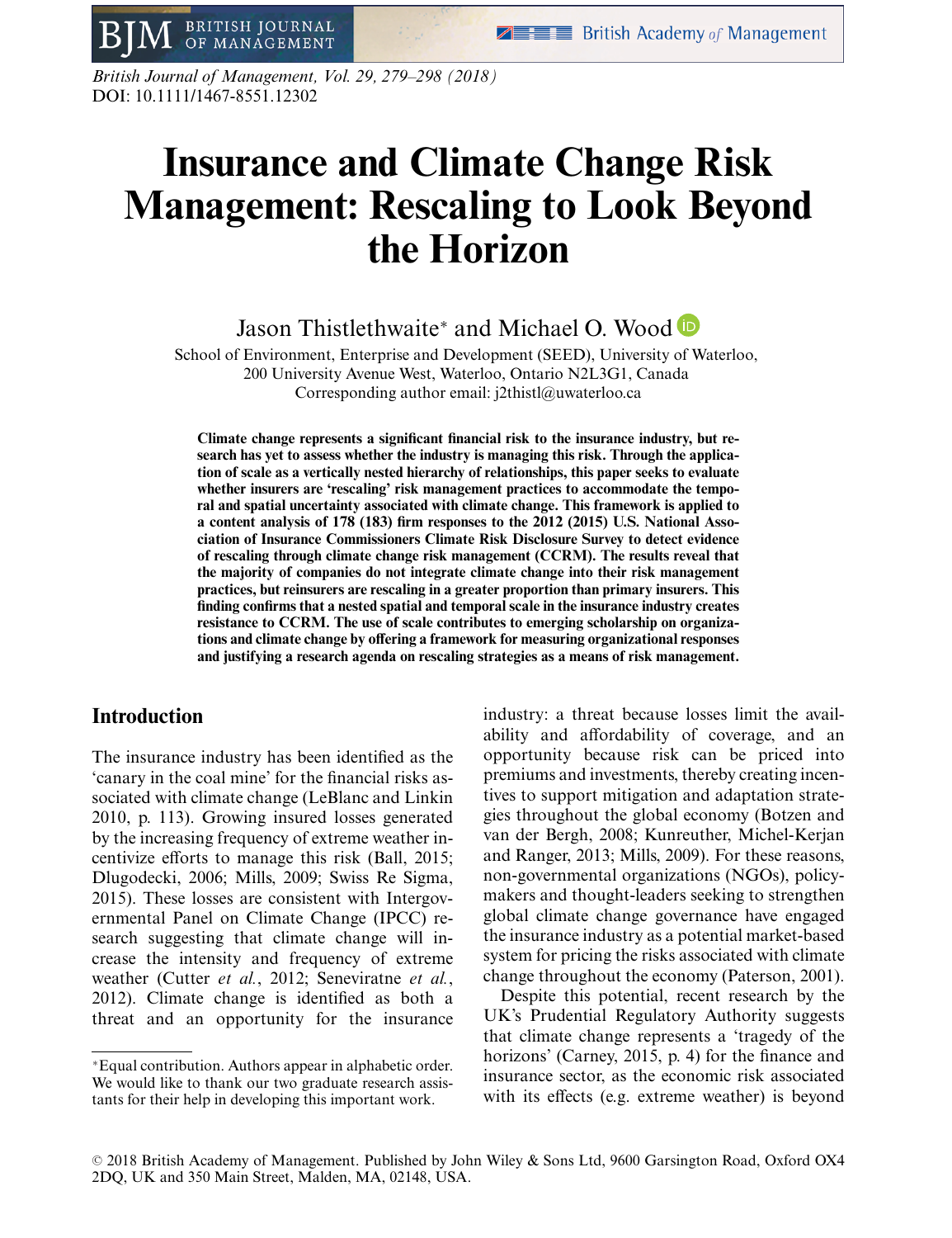the time and spatial horizon of most organizations (PRA, 2015). This characterization invokes *scale* as a means of explaining the challenge presented by climate change for the insurance industry, specifically the need to adjust existing practices to accommodate a wider range of spatial and temporal uncertainty. Indeed, scholars have described the spatial and temporal scale of climate change as an alteration in the natural variation of environmental change, such as increases in the frequency and geographical exposure of extreme weather (Clark, 1987; Wilbanks and Kates, 1999). Shifts in scale can motivate transformational change in organizational logics that support 'rescaling', whereby existing practices adjust to new environments (Spicer, 2006). Insurers, regulators and NGOs have recognized this need for transformation in the insurance industry by championing practices that support CCRM (Kunreuther *et al.*, 2009; Mills, 2009; PRA, 2015). The conceptualization of climate change as a shift in scale justifying organizational change in the insurance industry raises two important research questions, which responds to both researchers' (see Aerts and Botzen 2011; Hall, 2011; Webster and Clarke, 2017) and practitioners' (see ClimateWise, 2015b) recent calls for greater clarity as to the insurance industry's exposure and response to climate change. The research questions guiding this project are: *Does the insurance industry exhibit evidence of organizational logic rescaling to address climate change-related risks? Which firms exhibit a higher proclivity, if any, toward organizational logic rescaling?*

Despite some evidence that insurers are changing practices in response to climate change, research measuring this shift remains scarce (see ClimateWise, 2015a; Thistlethwaite, 2012). This paper employs scale as a framework to assess whether the insurance industry is integrating CCRM across the scope of corporate governance, underwriting, and investment practices. Survey data from the U.S. National Association of Insurance Commissioners (NAIC) Climate Risk Disclosure Survey were analyzed to detect whether there is evidence of insurers' adopting risk-management practices consistent with organizational logics necessary to capture the scale of risk associated with the effects of climate change on the insurance industry. Based on this analysis, the paper argues that the majority of US insurers have yet to rescale practices consistent with an organizational logic necessary for managing the industry's exposure to climate change risk, supporting the notion that the industry is currently exposed to a 'tragedy of the horizons' (Carney, 2015, p. 4). Instead, insurers are defending the existing organizational logics embedded within a nested spatial and temporal scale that treats increasing loss-events as anomalous rather than correlated to climate change. There is, however, evidence of early-adopters of CCRM specifically among reinsurers and insurers prioritizing climate change risk in corporate governance, and assessing underwriting and investment logics for evidence that climate change is correlating instead of diversifying risk across time and space. This finding contributes to research on climate change and insurance and, more broadly, organizations and the environment, by demonstrating the value of scale in measuring organizational change and justifying research on rescaling as a means of risk management.

The paper is organized as follows. The first section leverages research on scale and organizational change to demonstrate the nested hierarchy that defines the insurance industry's spatial and temporal organizational logics and how climate change represents a change in external scale that supports a rescaling of these logics. The second section introduces content analysis as a method of using this framework to assess survey data from the NAIC Climate Risk Disclosure Survey. The third section provides the results of this analysis. The fourth section discusses the coded responses to demonstrate how nested and rescaling organizational logics influence the adoption of CCRM. The fifth section concludes the paper and justifies a research agenda identifying strategies to overcome resistance to rescaling.

## **Literature review**

#### *Scale and the structure of the insurance industry*

Scale is a widely applied concept for understanding phenomena, but with divergent conceptualizations and assumptions (Sheppard and McMaster, 2004). Some assume that processes are spatially dependent and conceive of scale as a vertically nested hierarchy ranging from local, regional, national to global (e.g. Adger, Arnell and Tompkins, 2005). Others view processes as networked connections of flows between human and non-human actors, and thus best understood through a horizontal conceptualization of scale (e.g. Leitner, 2004).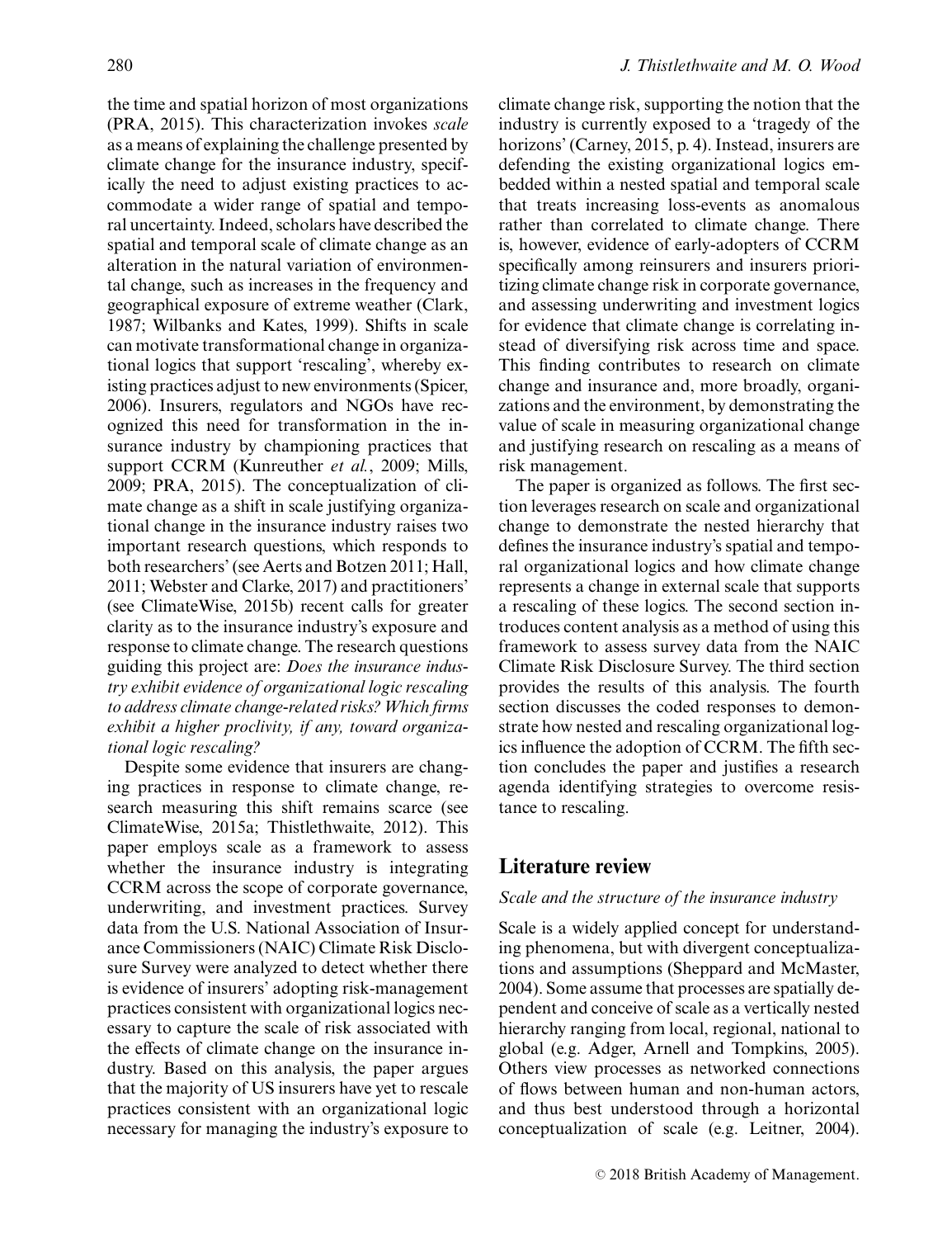Some offer arguments in favour of hybrid conceptualization of scale that integrates both the vertical and horizontal ontologies of processes (e.g. Swyngedouw, 1997). Finally, some reject both the vertical and horizontal ontologies of scale altogether for a flat ontology in which the importance and nuance of social sites are paramount for understanding social phenomena (e.g. Marston, Jones and Woodward, 2005).

To understand the relationship between climate change and the insurance industry, this paper adopts a vertical conceptualization of scale. A vertical conceptualization of scale is consistent with climate change, given it is a global process related to the increase in atmospheric greenhouse gases (GHGs), which manifests over decades and materializes as events at the national, regional and local scale around the globe (e.g. extreme weather events, forest fire, droughts, sea-level rise, melting of polar ice) (IPCC, 2014). The insurance industry's economic structure is also consistent with a vertical conceptualization of scale, such that local property owners purchase insurance through several regional or national primary insurers, who in turn transfer risk to a few global reinsurance companies. Indeed, 'it is this ability to move capital across scales that allows the industry to manage risk' (Oulahen, 2015, p. 605). Premiums are pooled from distinct geographical areas that face variation in the scale of risk exposure and frequency (e.g. wildfire, flood or convective storm) and spread across time, as they are paid annually, but held in pools or long-term investment assets, which can be drawn upon after a loss event (Kunreuther *et al.*, 2009). This approach ensures their coverage is diversified sufficiently through space (i.e. geographical exposure) and time (i.e. frequency) so that capital is available to cover a significant loss event.

Insurers and their regulators need to understand the relationships between the physical scale of risk (i.e. the ontology of a global process) and the industry's perception of the scale of this risk (i.e. the epistemology of risk management) (Bansal, Kim and Wood, 2018). A primary insurer, for example, needs to determine how much premium to charge and reinsurance to purchase for the scale of potential risk for their policyholders. In the event that risk exceeds an insurer's understanding of this scale, losses can lead to higher premiums and reductions in the availability and affordability of coverage, and even insolvency if reserves or reinsurance are insufficient (Kunreuther, Hogarth and Meszaros, 1993). More specifically, insurers need to identify when the scale of risk becomes correlated or when a single event leads to losses across geographies or over a short period of time (Botzen and van der Bergh, 2008). In 2005, for example, Hurricanes Katrina, Wilma and Rita all generated significant damage to a wide spatial area over a short period of time in the US Gulf Coast region (Mills, 2009). The cost of damages affected local property owners, which were then paid by primary insurers to a point, then transferred up to reinsurers to cover remaining costs. Because reinsurers suffered significant losses, they faced creditrating downgrades, which forced them to recoup losses by passing down costs to primary insurers, who in turn passed those increased costs to consumers, reducing the availability and affordability of coverage across their global portfolio (Thistlethwaite, 2012). Figure 1 depicts this relationship. The next subsection discusses how climate change in-

fluences the scale of risk that insurers need to align with their epistemologies of risk management.

## *Climate change and external scale*

Climate change represents a shift in external scale or 'change in the broader space that an organization is positioned within' (Spicer, 2006, p. 1473). This is confirmed by scholars that use time and space to describe the scalar dimensions of environmental change (Innes, 1998) and, in particular, the scale relationship between climate change and society (Clark, 1987). Temporally, the frequency and duration of climate change-related events need to be understood at different scales. For example, climate change is causing urban flooding to occur more frequently and with greater duration at smaller scales, but, at a regional scale, precipitation might be decreasing gradually (Revi *et al.*, 2014). Similarly, the spatial extent and distribution of climate change-related events need to be understood. Coastal flooding associated with storm surges are increasing in response to climate change in many communities, but the sea-level rise that causes the increase in flooding linked with melting polar ice occurs over a much larger spatial extent (Handmer *et al.*, 2012).

This change in the scale of risk creates a challenge for the insurance industry that the UK's Prudential Regulatory Authority calls the 'tragedy of the horizons', or the perception that variation in the temporal and spatial aspects of environmental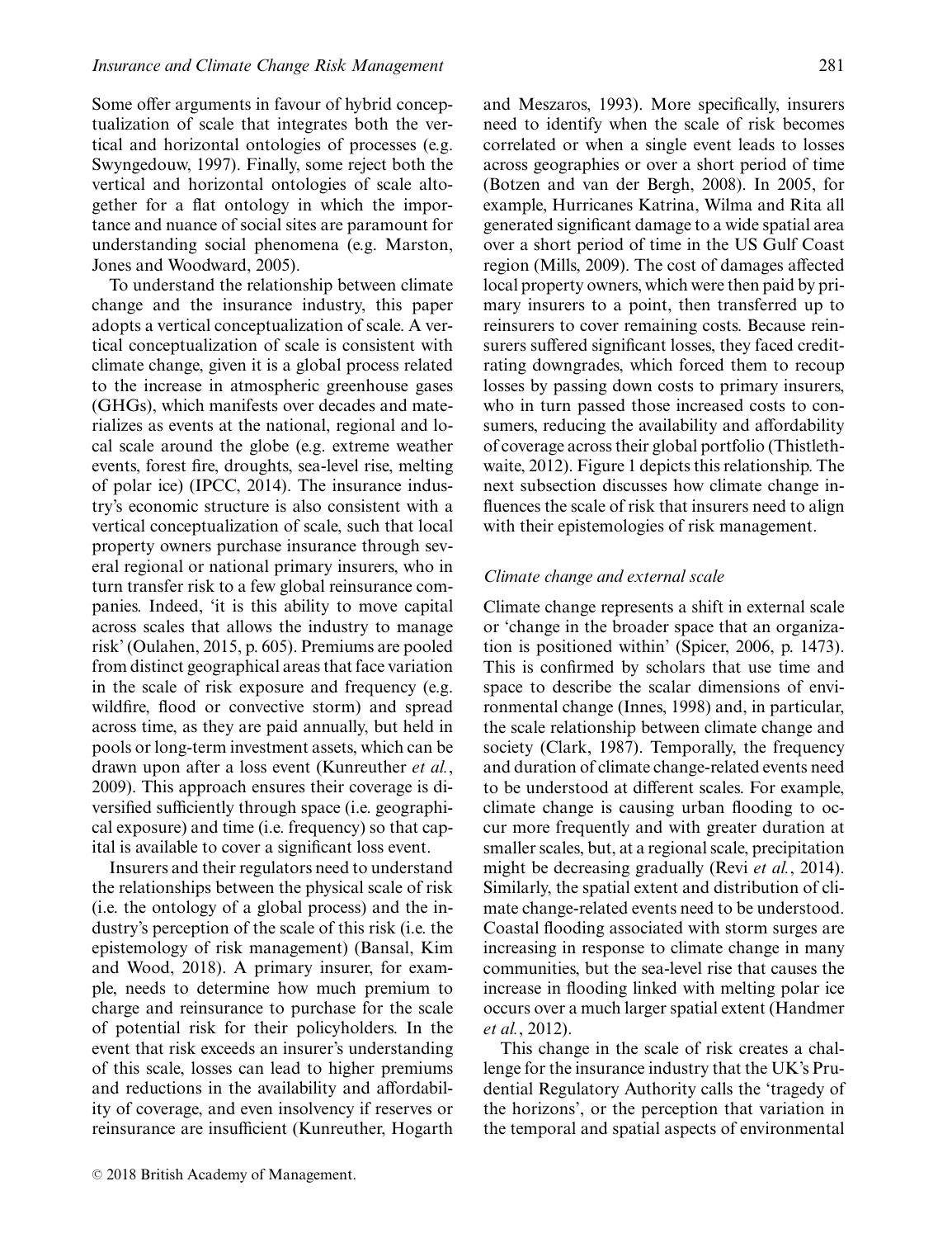

*Figure 1. The economic structure of the insurance industry, depicting the claim cycle*

change associated with anthropogenic warming is anomalous rather than correlated (Carney, 2015, p. 4). These spatial and temporal perceptions are evident in the industry's organizational logics, or the 'understandings of what is legitimate, reasonable and effective in a given context' (Spicer, 2006, p. 1468). Existing underwriting and investment logics rely on models that 'provide an estimate of today's risk rather than to anticipate climate trends or to extrapolate impact of these trends into the future' (PRA, 2015, p. 33). Research by Standard & Poor's, for example, has found that losses associated with the one-in-ten year and one-in-250 year hazard events are underestimated in these models by as much as 50% (ClimateWise, 2015b). Insurance coverage is also spatially constrained, as local and regional firms offer coverage proximate to their physical locations, which limits consideration for the global spatial extent of climate change (Herweijer, Ranger and Ward, 2009).

Climate change challenges the relationships between processes across nested scales (Fairclough, 2002) by strengthening the correlation between climate change and the risks generated by extreme weather across space and time (Herweijer, Ranger and Ward, 2009). For example, an insurer that diversifies coverage across the U.S. would assume a natural variation in the exposure of wildfire and flooding, with loss-events for the former occurring during drier years and for the latter during wetter years. Climate change correlates risk for these events, as spatial exposure and frequency can increase in the same year, limiting the effectiveness of diversification across space and time, leading to market failure and decreases in availability and affordability (Botzen and van der Bergh 2008; Kunreuther, Hogarth and Meszaros, 1993). The influence of climate change on the scale of risk challenges insurers that view extreme weather events as nested with existing spatial and temporal scales, informed by organization logics using historical and spatially constrained models. The next subsection explores how climate change justifies a rescaling of insurance organizational logics on risk management.

#### *Transformations in insurance organizational logics*

According to Spicer (2006), shifts in scale are evident from changes in capital accumulation, regulation and discourse that challenge the nested hierarchy of existing organizational logics. Climate change is influencing capital accumulation in the insurance industry by increasing the frequency and intensity of damage from extreme weather events, which threatens the availability and affordability of coverage and the ability to diversify risk across investment portfolios. Analysis by Swiss Re confirmed that the frequency of major loss events has increased, as only six years since 1970 had produced insured losses that exceeded US\$40 billion globally, all of which have occurred since 1992, with the top five between 2004 and 2014 (Swiss Re Sigma, 2015). Upon closer analysis of these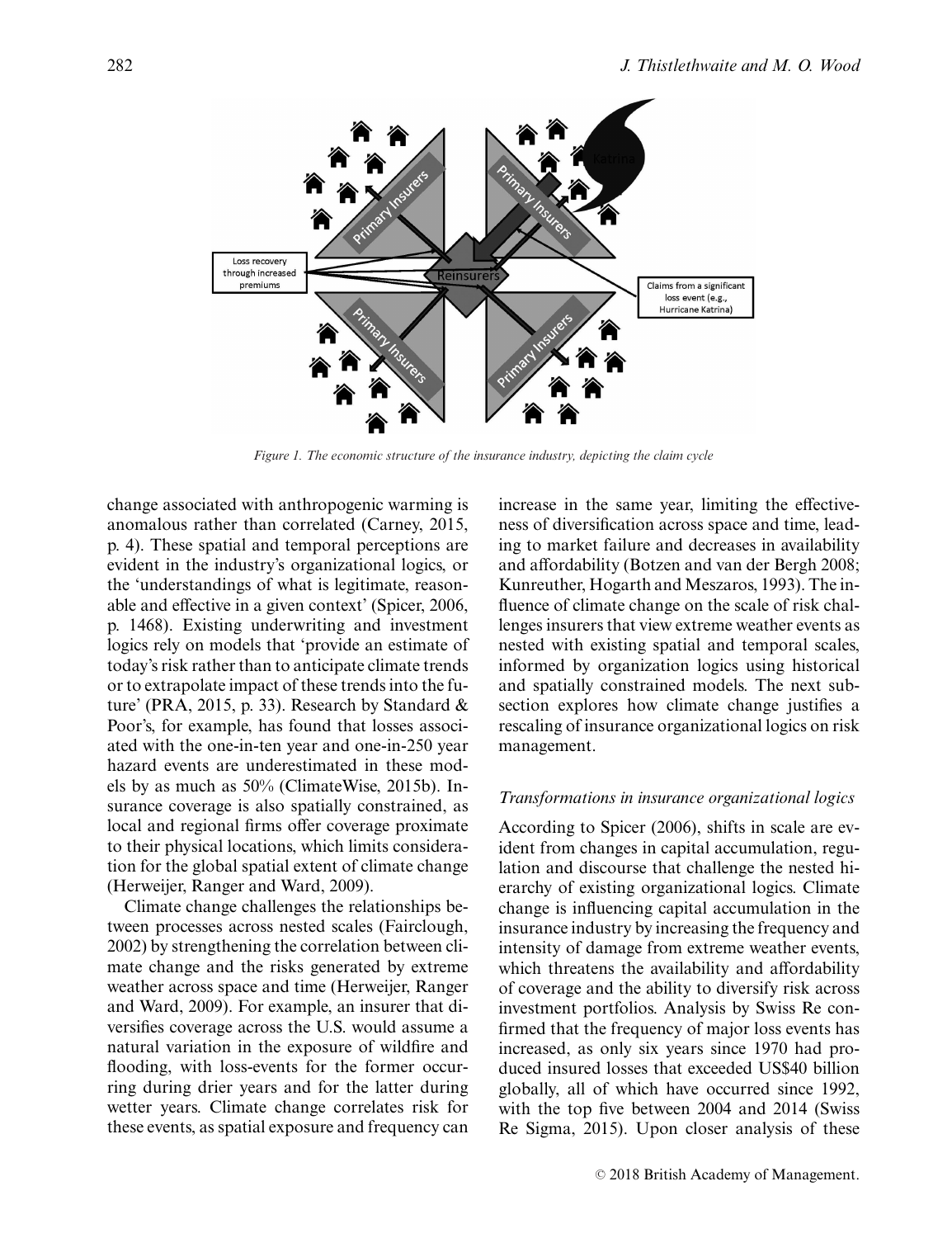increasing insured losses, Kunreuther and Michel-Kerjan (2007) observed that 80% of the 20 most significant loss-events over the last 35 years were weather-generated. Munich Re (2012) reached a similar conclusion arguing that in the last 30 years the frequency of weather-related loss events has tripled (PRA, 2015). In response to these sustained losses, insurers are forced to respond by limiting the availability and affordability of coverage, particularly in areas such as coastlines where localized flood events are linked to regional sea-level rise (Mills, Roth and Lecomte, 2005). These losses are intensified by growing rates of population and property values in high-risk areas (Bouwer, 2010). Physical risk driven by changing environmental conditions (e.g. increases in coastal flooding associated sea-level rise) could reduce global economic growth and returns from investment, limiting an insurer's ability to diversify risk across portfolios. For example, the Economist Intelligence Unit (2015) has calculated a value-at-risk of US\$4.2 trillion for globally managed assets as a consequence of climate change.

Regulatory changes include the impact of regulation on premium prices and transition risks associated with carbon pricing and policies that support low-carbon energy projects. In response to increases in premiums in areas exposed to significant risk, regulators have responded by forcing insurers to reduce prices (Kern, 2007). Transition risks to the insurance industry are the anticipated financial risks associated with the shift to a low-carbon economy, mainly in the potential for, and rate of, re-pricing of carbon-intensive financial assets (European Systemic Risk Board, 2016; PRA, 2015). For example, certain assets could face a sudden depreciation if they are 'imperilled' by investors that shift capital away from GHG-intensive industries that make up a disproportionate amount of a portfolio (Lee and Ellis, 2013). Regulations encouraging the disclosure of climate change risk within the financial sector are also gaining authority with the recent release of the Financial Stability Board's recommendations for climate-related disclosures (TCFD, 2016).

Discursive change is also evident within the insurance industry, as climate change is increasingly described as one of its most significant challenges. John Coomber, a former CEO of Swiss Re argued in 2006 that 'climate change is the number one risk in the world ahead of terrorism, demographic change, and other global risk scenarios' (Kunreuther and Michel-Kerjan, 2007, p. 3). Recent surveys in 2011 and 2013 asking insurers to identify their most significant risk consistently found that climate change and natural disasters are ranked in the top 10 alongside more shortterm concerns such as regulation and economic instability (PwC, 2011, 2013). Changes in capital accumulation, regulation and discourse reveal how climate change is producing a new arrangement of external spatial scale for the insurance industry.

## *Rescaling through climate change risk management*

A new external scalar arrangement, such as the impact of climate change on the insurance industry, often leads to a transformation or rescaling that involves the 'repositioning of an organizational logic onto a new spatial scale' (Spicer, 2006, p. 1475). Evidence of this rescaling is emerging in the insurance industry through the use of CCRM (see Messervy, 2016).

Risk management, more broadly, requires organizations to identify and assess risk exposure and then choose a course of action or treatment (SRA, 2015). Within a firm, 'enterprise risk management' (ERM), involves a company-wide approach whereby all aspects of a company's operations are responsible for integrating a continuous focus on risk (Bromiley *et al.*, 2015). In terms of practice, ERM is evident when firms exhibit a 'risk rationality' by recognizing and committing to manage uncertainty, assign corporate roles and expertise to manage risk (e.g. Chief Risk Officer, risk committee), and employ 'technologies' specifically, 'complex sets of practices, procedures, and instruments enacted to accomplish the management and control of risks' (Arena, Arnaboldi and Azzone 2010, p. 662).

Climate change introduces a far greater range of uncertainty for ERM, since organizations lack the experience and expertise compared with more traditional risks such as regulatory or credit risk that have historical precedent and are nested in specific local or national scales rather than moving across scales (Linnenlueke, Griffiths and Winn, 2012). For this reason, CCRM seeks to reduce such uncertainty by incorporating the latest knowledge from climate change science such as projections and models of future temperature and precipitation scenarios based on different GHG emission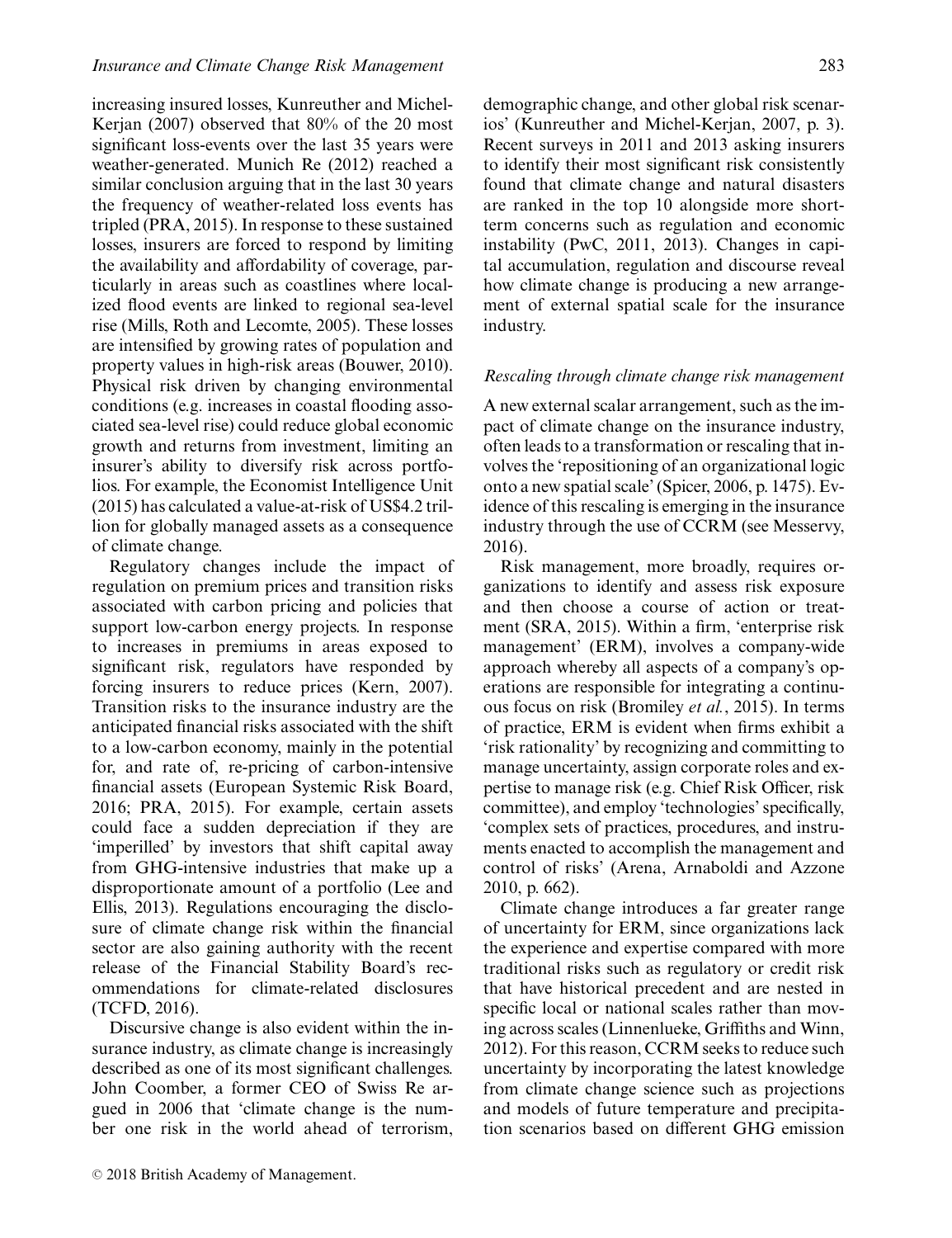trajectories, and changes in the frequency and intensity of extreme weather events (Rogers and Preston, 2011; William and Bates, 2014). This change in practice has been championed by insurers, regulators including the NAIC, the UK Prudential Regulatory Authority, the European Systemic Risk Board, Lloyd's of London, and NGOs including Ceres and ClimateWise (an initiative established by various industry trade bodies, including the Association of British Insurers). A review of the documents produced by these organizations revealed three categories of CCRM, including corporate governance, underwriting, and investments (see Table 1).

*Table 1. Climate change risk management practices in the insurance industrya*

| Source                                 | Corporate Governance                                                                                                                                                                                                                                                                                           | Underwriting                                                                                                                                                                                                                        | Investment                                                                                                                                                                                                                                                                   |
|----------------------------------------|----------------------------------------------------------------------------------------------------------------------------------------------------------------------------------------------------------------------------------------------------------------------------------------------------------------|-------------------------------------------------------------------------------------------------------------------------------------------------------------------------------------------------------------------------------------|------------------------------------------------------------------------------------------------------------------------------------------------------------------------------------------------------------------------------------------------------------------------------|
| ClimateWise (2014,<br>2015a, b)        | • support climate change research<br>that informs business strategy,<br>including the development of future<br>weather and catastrophe scenarios<br>affected by climate change.<br>publish statements on risks for<br>$\bullet$<br>insurers and actions taken to<br>support climate change risk<br>management. | use climate change research to<br>$\bullet$<br>improve data quality to inform<br>the adjustment of pricing,<br>capital and reserves.                                                                                                | • assess how climate<br>change risk will<br>influence investment<br>decisions and<br>shareholder value<br>and communicate to<br>clients.                                                                                                                                     |
| Ceres (2014); Messervy<br>(2016)       | • board member and senior executive<br>management of climate change risk.<br>• develop a climate change risk<br>management program.<br>• board members should receive<br>education on climate change risk,<br>and be evaluated and compensated<br>based on climate change risk<br>performance.                 | perils should be modeled that<br>deviate from historical trends<br>including catastrophe models<br>with projections for future<br>changes beyond 1-5 years used<br>to stress test reserves and<br>pricing.                          | portfolios should be<br>$\bullet$<br>stress tested for<br>different GHG<br>emission exposures<br>and risk.                                                                                                                                                                   |
| European Systemic Risk<br>Board (2016) | N/A                                                                                                                                                                                                                                                                                                            | N/A                                                                                                                                                                                                                                 | stress tests on<br>$\bullet$<br>portfolios should<br>include scenarios for<br>significant increases<br>in renewable energy,<br>changes in investor<br>perception of carbon<br>intensive sectors, and<br>increases in physical<br>risks to infrastructure<br>and investments. |
| Lloyd's of London<br>(2014)            | N/A                                                                                                                                                                                                                                                                                                            | research should improve the<br>$\bullet$<br>forward-looking and predictive<br>capacity of the catastrophe<br>models that inform policy<br>pricing through the use of<br>models that capture nonlinear<br>changes in extreme events. | N/A                                                                                                                                                                                                                                                                          |
| PRA (2015)                             | • climate change risk should be<br>prioritized in risk committees.<br>• senior management should have<br>oversight over climate change risk.<br>• engage scientific and research<br>community with expertise on<br>climate change.                                                                             | incorporate latest science into<br>risk assessments specifically the<br>potential of sudden changes in<br>the climate.                                                                                                              | assess different forms<br>of climate change risk<br>and adopt stress and<br>scenario testing.                                                                                                                                                                                |

<sup>a</sup> Specific best practices in CCRM according to regulators and NGOs, specifically, ClimateWise, Prudential Regulatory Authority, European Systemic Risk Board, Lloyd's of London and CERES across three main categories of insurance companies' operations corporate governance, underwriting, and investment.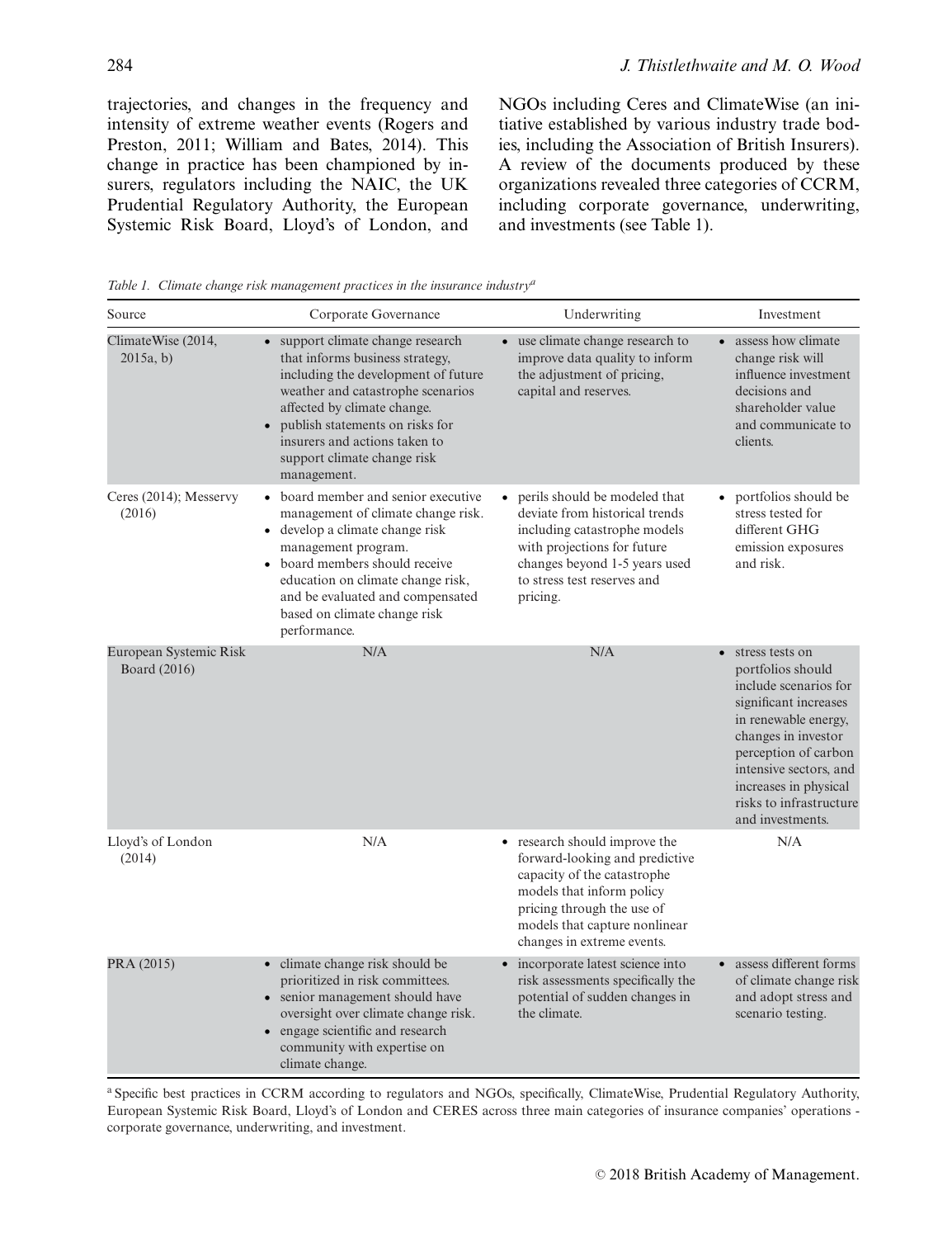CCRM in corporate governance includes disclosure that recognizes and commits to the management and prioritization of climate change risk through the implementation of a programme or appointment of senior management to oversee risk management (Messervy, 2016; PRA, 2015). CCRM practices for underwriting place a significant emphasis on expanding research on changing risk exposures either internally or through partnerships with academic and research organizations (ClimateWise, 2015b). Research should be directed towards improving the forward-looking and predictive capacity of the catastrophe models that inform policy pricing through the use of models that capture non-linear changes in extreme events (Lloyd's of London, 2014), produce scenarios, and 'stress test' pricing and reserves for changes in the frequency and intensity of liabilities from major claim events beyond a 1–5-year outlook (Messervy 2016). Similar practices exist for investment, specifically the use of climate change projections and models to guide investment decisionmaking (ClimateWise 2015a). Insurers should use climate change models to perform stress tests for both physical risks associated with a significant increase in natural hazards and transition risk created by emerging GHG regulation or shifts in capital away from GHG intensive industries (European Systemic Risk Board, 2016; PRA, 2015). The integration of climate change science into risk management reveals evidence of a rescaling, as the organization must consider changes in the scale of risk exposure and frequency. This analysis supports the paper's first hypothesis:

*H1*: Climate change is leading to a rescaling of organizational logic in the insurance industry through the adoption of CCRM.

In contrast, a 'business-as-usual' approach where climate change uncertainty is not incorporated across the firm reveals evidence that a company's organizational logic remains nested within existing scales and assumes that any potential risk is accounted for in existing management strategy (e.g. Linnenlueke, Griffiths and Winn, 2012). According to Spicer (2006), organizations can resist rescaling by defending the organizational logic embedded on the existing scale. These insurers that defend their existing organizational logic on risk management support a 'price risk as it occurs' strategy, whereby existing governance, underwriting and investment practices are

considered adequate in capturing the spatial and temporal uncertainty in climate change (see Paterson, 2001; Thistlethwaite, 2012). Regarding governance, there is no evidence of a commitment to CCRM or that climate-change risk is treated with a similar priority as other risks within the management framework (e.g. legal or regulatory risk). Similarly, organizational logics that are not rescaling involve assumptions that existing modelling (i.e. based on historical trends) used to inform annual premium adjustments adequately capture temporal and spatial uncertainty associated with climate change. Evidence of this in practice includes the use of a third-party vendor catastrophe model as a basis for informing premiums and reserves that include no forward-looking, predictive or future adjustment for climate change. Investment practices that are nested assume that existing portfolio diversification strategies are sufficient for avoiding exposure in industries exposed to physical or transition risks. Insurers without any internal climate-change risk stress or scenario testing constitute an example of this approach.

Within the insurance industry, there is evidence that reinsurers are moving beyond these nested practices, using risk management as a means of navigating the spatial and temporal uncertainty associated with climate change (Institute and Faculty of Actuaries, 2015; Kunreuther *et al.*, 2013). Relative to primary insurers, the reinsurance industry operates at a higher level of scale that is disproportionately exposed to climate-change risk. Primary insurers purchase reinsurance to cover events with lower probabilities but higher impacts. Climate change is influencing the scale of risk associated with these extreme events.

Also, reinsurers offer coverage around the world, meaning there is a greater probability for a loss-event than there is for insurers only offering coverage in a local market (Haufler, 2009). Regulation supporting mitigation and adaptation is also, therefore, more important for reinsurers, and the industry has promoted a discourse that recognizes the risks associated with climate change. Indeed, reinsurers were one of the first businesses to speak publicly about the risks of climate change and lobby the United Nations and national governments to implement regulation (Paterson, 2001). The pressures to rescale within the reinsurance industry support the paper's second hypothesis: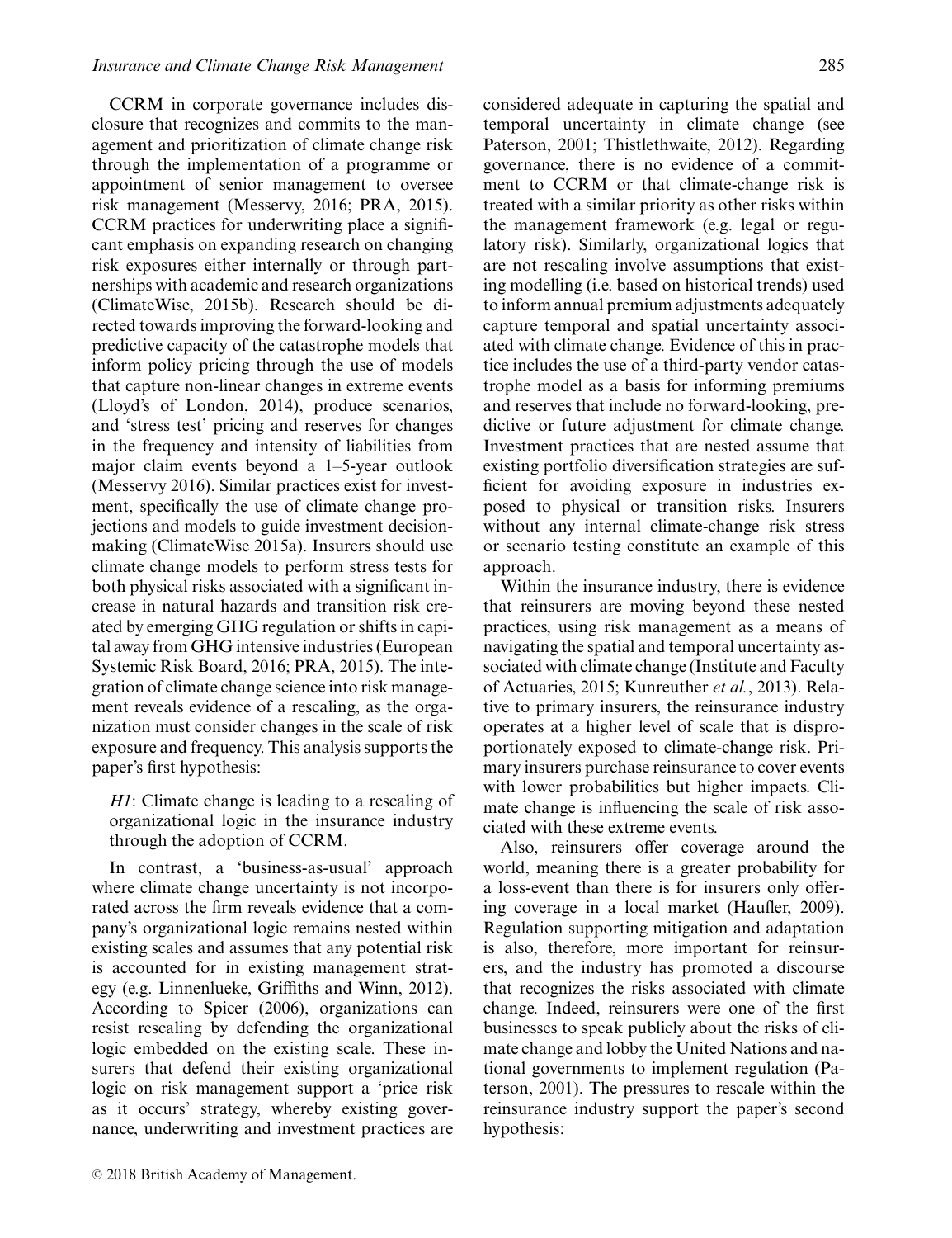*H2*: Rescaling should be most significant and pronounced in the reinsurance industry which operates on a global scale.

## **Sample, data and methods**

Given that the goal of this paper is to assess the degree to which insurance companies are integrating CCRM, a content analysis of the NAIC Climate Risk Disclosure Survey was undertaken. The Climate Risk Disclosure Survey was introduced by the NAIC in 2010 as a way to assess insurers' mitigation and adaptation efforts toward climate change-related risk (NAIC, 2016). The survey is constructed of eight open-ended questions. Survey response data are publicly available and were accessed through the California Department of Insurance, which, since 2012, has administered the survey and maintained the data online. The survey is mandatory for all insurance companies that reported premium amounts more than US\$100,000,000 for the previous financial reporting year and are licensed to operate in any of the participating states. For those firms that fell below this mandatory reporting threshold, survey participation was voluntary.

Content analysis is an approach for making inferences through the systematic and objective identification of specified characteristics in the text (Holsti, 1969) and is particularly useful for coding open-ended survey questions (Weber, 1990). As the purpose of this paper is to assess the degree to which firms are responding to climate change-related risks, manual coding was preferred, as it involves a deep examination of language for determining *how* things are being said as opposed to *what* is being said (Pennebaker, Mehl and Niederhoffer, 2003; Weber, 1990).

The following section describes the steps for completing a content analysis (Harris, 2001).

## *Content analysis*

A content analysis was used to assess whether the pressure to rescale organizational logics beyond the nested spatial and temporal horizons is evident through the firms' incorporation of CCRM practices. A company's rescaling of organizational logics will be reflected in how they describe changes to their corporate governance, underwriting, and investments in light climate change-related risks. Firms that are not rescaling will exhibit a nested, geographically constrained and short-term focus that assumes existing practices are adequate for managing climate-change risk.

The 2012 and 2015 NAIC Climate Risk Disclosure Surveys were selected for analysis because the former was the first year for which data were publicly available, and the latter was the most recent year of data at the time of this study. In 2012, companies licensed to operate in California, Connecticut, Minnesota, New York and Washington and with annual premium amounts greater than the reporting threshold mentioned above, were required to complete the survey. In 2015, New Mexico was added to the lists of states mandating participation in the survey. This study focuses on companies offering property insurance, as they face the most significant incentives to rescale organizational logics in response to climate change.

The analysis was carried out on a subset of questions from the Climate Risk Disclosure Survey (as shown in the Appendix), that is, only those directly related to changes in practices to address climate change risk to the organization, as opposed to external constituencies.

For the 2012 (2015) survey, 313 (289) responses were sorted and duplicates removed to prevent double counting. Once duplicates were removed, a total sample of 178 (183) firm responses remained.

Categories for codes were developed by breaking down CCRM across the main categories of an insurance company's operations. These categories include corporate governance (i.e. recognition and commitment to manage climate change uncertainty and delegation of authority within the organization to implement management), underwriting (i.e. integration of climate-change science into underwriting practices and procedures) and investment (i.e. integration of climate-change science into investment practices procedures).

CCRM best practices were identified and extracted from insurance regulator and NGO reports, specifically, ClimateWise, Prudential Regulatory Authority, European Systemic Risk Board, Lloyd's of London and CERES as evidence of rescaling organizational logics across an insurance company's operations (shown in Table 1) as compared with a nested logic. A coding manual (shown in Table 2) was developed based on a synthesis of best practices identified in Table 1.

Once the coding manual was populated with codes, two pilot studies were run on 40 survey responses (using by four independent coders) to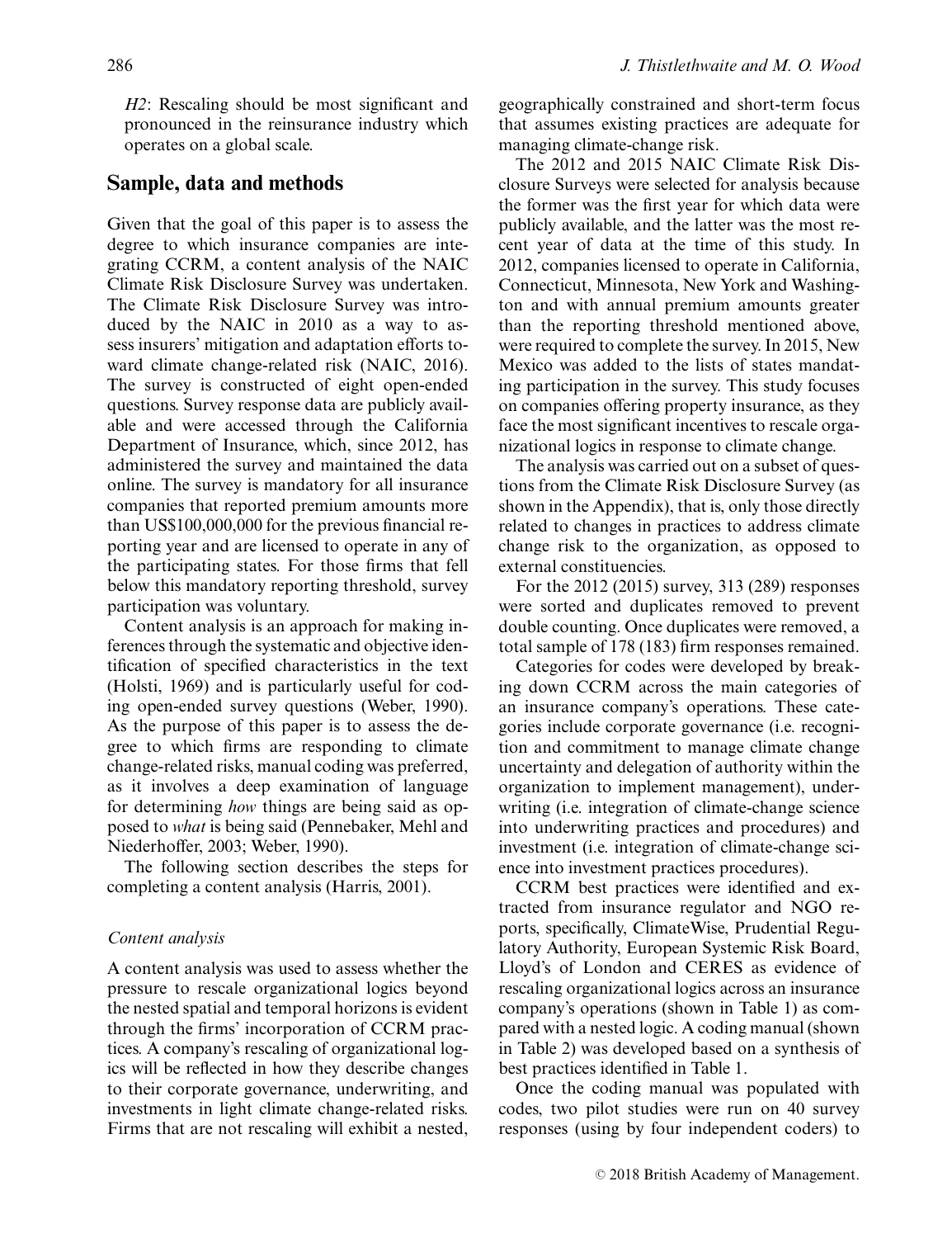|  | Table 2. Coding manual for identifying rescaling of organizational logics <sup>a</sup> |  |  |  |  |
|--|----------------------------------------------------------------------------------------|--|--|--|--|
|--|----------------------------------------------------------------------------------------|--|--|--|--|

| Insurance<br>practice   | Nested                                                                                                                                                                                                                                                                                                         | Code         | Rescaling                                                                                                                                                                                                                                                                                                                        | Code |
|-------------------------|----------------------------------------------------------------------------------------------------------------------------------------------------------------------------------------------------------------------------------------------------------------------------------------------------------------|--------------|----------------------------------------------------------------------------------------------------------------------------------------------------------------------------------------------------------------------------------------------------------------------------------------------------------------------------------|------|
| Corporate<br>governance | • Lack a public statement describing the impact<br>of climate change on the firm or industry.<br>Firm has not adopted a climate change risk<br>strategy.<br>• Climate change risk has not been prioritized<br>by senior management or risk committees ( <i>i.e.</i><br>given similar priority to other risks). | $\mathbf{0}$ | • Public statement on the impact of climate<br>change on the firm or industry.<br>• Adoption of a climate change risk<br>management strategy.<br>• Prioritization of climate change risk<br>management through senior management<br>oversight or assignment of risk committee.                                                   |      |
| Underwriting            | • Climate change research is not factored into<br>underwriting practices and decision making.<br>• Historical trends and "business-as-usual"<br>actuarial processes are used to inform annual<br>premium and reserve adjustments without<br>long-term climate change adjustment.                               | $\bf{0}$     | • Climate change modeling and future<br>projections used to inform adjustments in<br>premium pricing, claims and reserves.<br>• Scenario and stress testing of underwriting<br>pricing and reserves based on non-linear<br>changes in distribution and frequency of<br>extreme weather events associated with<br>climate change. |      |
| Investment              | • Climate change research is integrated into<br>investment decision-making over allocation of<br>assets throughout.<br>• Portfolio exposure is not stress tested or<br>evaluated for risk associated with climate<br>change scenarios.                                                                         | $\mathbf{0}$ | • Stress and scenario testing of portfolio<br>exposure to physical risks associated with<br>increases in extreme weather claim events<br>and transition risk created by emerging<br>GHG regulation or shifts in capital away<br>from GHG intensive sectors.                                                                      |      |

<sup>a</sup> Synthesis of best practices in CCRM as evidence of organisational logic rescaling, according to ClimateWise, Prudential Regulatory Authority, European Systemic Risk Board, Lloyd's of London and CERES.

determine whether the codes were mutually exclusive and exhaustive; the coding manual was refined accordingly.

The complete set of data (including responses used in the pilot studies) was coded by two independent coders. Survey responses revealing evidence of rescaling across any one of the three categories (i.e. corporate governance, underwriting, and investment) were coded as '1' (no evidence, coded as '0'). A maximum score of '3' was possible with clear evidence of rescaling in CCRM practices across all three categories. A score of '2' or '1' was assigned with clear evidence of rescaling within two categories, or one category, respectively.

## **Results**

The analysis of the 2012 survey revealed that 11%  $(n = 19)$  firms in the sample had incorporated climate change-related risk into at least one of the three categories. The breakdown by the number of categories revealed that  $8\%$  of firms ( $n = 13$ ) were found to have incorporated climate change-related risks into one of the three categories,  $3\%$  ( $n = 5$ ) into two categories, and  $2\%$  ( $n = 3$ ) into all three categories.

In 2012, reinsurance firms were  $10\%$   $(n = 18)$  of the sample of the firms  $(n = 178)$  that responded to the survey. Of the 18 insurers found to be integrating CCRM, the proportion of companies did not change (reinsurance,  $n = 2$ ; primary insurer,  $n = 16$ .

The analysis of the 2015 survey revealed that  $39\%$  ( $n = 71$ ) firms in the sample had incorporated climate change-related risk into at least one of the three categories. The breakdown by the number of categories revealed that 20% of firms ( $n = 36$ ) were found to have incorporated climate change-related risks into one of the three categories,  $5\%$  ( $n = 10$ ) into two categories, and  $3\%$  ( $n = 5$ ) into all three categories. Reinsurance firms were  $14\% (n = 25)$  of the sample of the firms ( $n = 183$ ) that responded to the survey. Twenty-eight per cent  $(n = 7)$  of reinsurance firms were found to be integrating CCRM. The breakdown by the number of categories revealed that  $8\%$  ( $n = 3$ ) of reinsurance firms were found to have incorporated climate change-related risks into one of the three categories,  $20\% (n = 5)$ into two categories, and  $40\%$  ( $n = 2$ ) into all three categories relative to primary insurers.

These results show that there very few firms are integrating CCRM into their corporate governance, underwriting, and investment practices,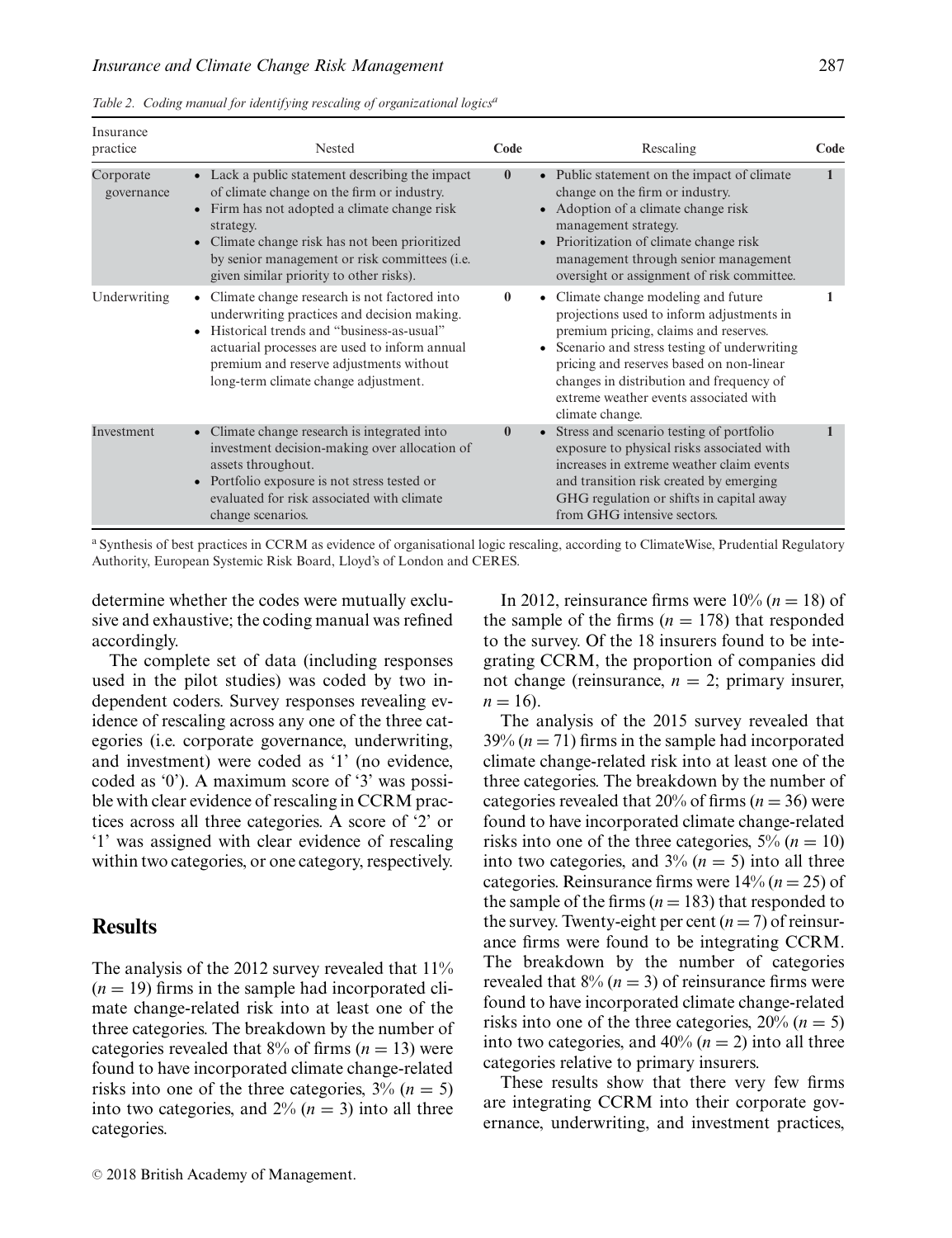thus failing to rescale their organizational logics in the face of climate-change risk; Hypothesis 1 is not supported. In 2012, there was no difference between primary insurers and reinsurance firms in their adoption of CCRM. In 2015, however, the proportion of reinsurance firms integrating CCRM into their operations was greater than primary insurers, thus supporting Hypothesis 2. Taken together, these results reveal that little is being done on the part of the insurance industry to rescale their practices to align with the risks posed by climate change. For firms that are integrating CCRM, reinsurers are rescaling in greater proportion compared with primary insurers.

## *Validity and reliability*

Threats to validity in the analysis include the non-representative nature of the sample and the potential for over-reporting of behaviour as motivated by a social desirability bias. As this is a convenience sample of firms that operate in one of the states that requires reporting, the results may not be generalizable to firms operating in different states or other countries around the world. Given that the survey is about climate change, is required by state regulators in which the firms operate, and the results are publicly available, there is a potential for social desirability bias in the survey responses (Podsakoff *et al.*, 2003). However, given that this paper employed a manual coding approach, which allows for a more nuanced assessment of text (Hart, 2001), the validity of firms' claims on the integration of CCRM could be differentiated between substantive and 'boiler-plate' responses.

The reliability of the coding was assessed by measuring the degree of agreement between two independent coders. The inter-rater agreement was assessed using Cohen's Kappa ( $k_{2012} = 0.71$ ;  $k_{2015} = 0.79$ , which was found to be 'substantial' (Landis and Koch, 1977). In the few cases where there was no agreement between coders as to the evidence of rescaling, the responses were coded as  $\mathcal{C}$ .

# **Discussion**

This section uses disclosures captured by the content analysis to explain how the nested hierarchy of the insurance industry influences

organizational logics towards adaptation, specifically CCRM (See Appendix for Table 3, 4, 5 which contrast nested vs. rescaling organizational logics). This analysis confirms that insurers have different definitions of successful adaptation in terms of effectiveness, efficiency and legitimacy, based on their social construction of scale (see Adger, Arnell and Tompkins, 2005). Firms that maintain nested organizational logics reveal evidence of resistance to rescaling, as they believe the industry's 'business-as-usual' practices are effective, efficient and legitimate forms of CCRM. In contrast, firms that are rescaling organizational logics recognize that, for CCRM to be efficient and legitimate, it must involve new practices designed to explain the correlation between climate change and loss-events. In terms of effectiveness, firms with nested logics supported existing practices as sufficient for their objectives, whereas firms who are rescaling are adjusting underwriting and investment practices to accommodate climate change uncertainty. Firms with nested logics believed 'adaptation to short-term climate variability is all that is required to create an economically efficient response to climate change' (Adger, Arnell and Tompkins, 2005, p. 82), whereas those firms that are rescaling believe it is efficient to adapt to long-term climate variability using predictive models and risk stress-testing. Insurers exhibited differences in the legitimacy of adaptation by the extent to which climate change-related decisions are accepted by those affected by said decisions (Adger, Arnell and Tompkins, 2005, p. 83). Those resisting rescaling did not prioritize climate change risk within their organizational structure to the same extent as those embracing rescaling.

### *Nested organizational logics*

Firms with nested organizational logics viewed existing practices as effective forms of CCRM: specifically, actions by risk modellers and reinsurers that embrace a broader spatial and temporal scale in their logics (Adger, Arnell and Tompkins, 2005). These insurers were confident that third-party catastrophe models, for example, were effective in capturing variation associated with future changes, since they are designed to manage 'exposure to catastrophic risks, including those caused by or relating to a changing climate' (Acuity, A Mutual Insurance Company, 2015). However, other insurers revealed that these third-party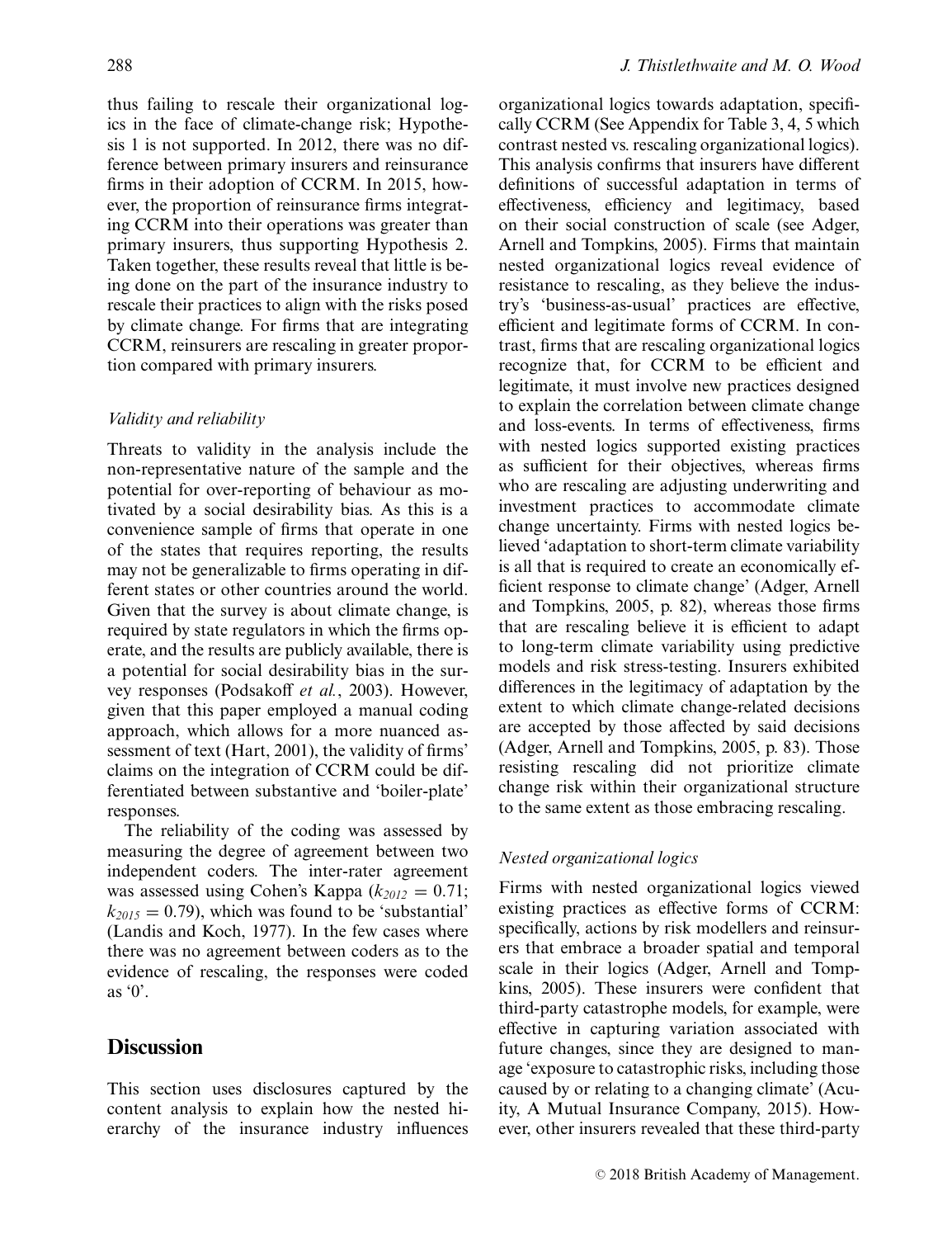models do not 'explicitly adjust their estimate for future climate change that deviates from historical cycles' (Mercury Casualty Company, 2015; see also California Casualty, 2015; Greater New York Mutual Insurance Company, 2015).

Firms resisting rescaling in favour of nested organizational logics argued that annual adjustments and prices, and portfolio diversification based on historical trends were efficient forms of adaptation rather than future predictions. This approach reveals how a short-term time horizon generates uncertainty about the benefits of CCRM, given the timing of climate change impacts. Auto-Owners Insurance Company (2015) provides an example of this perspective by arguing that modelling exposure on an annual basis would capture any climatechange risk and 'be reflected in our loss trends which would then follow through to our rate indications'. Insurers also expressed confidence that portfolio diversification strategy embraced sufficient scale to capture climate change risk: 'We believe that a well-diversified portfolio is our best defence against such [climate change] occurrences' (Ohio Mutual Insurance Company, 2015). Insurers did note that climate change could impact investments in the future, but often concluded 'that climate change risk ranks very low compared to our other risk drivers' (Endurance American Insurance Company, 2015).

In the area of corporate governance, insurers with nested organizational logics did not legitimize adaptation to the same extent as those rescaling by prioritizing climate change risk within the organization. Firms that exhibited a nested organizational logic did not provide public statements acknowledging the challenge associated with climate change, dedicate management positions to overseeing climate change, and prioritize climate change as more significant than other risks to the industry (Beazley Insurance Company, 2015; Highmark Casualty Insurance Company, 2015). Alterra American Insurance Company (2015), for example, described that 'the Company does not have specific [climate change] policies, but monitors these risks in the same way it assesses other risks in its business and investment portfolio' (see also BCS Insurance, 2015).

## *Rescaling organizational logics*

Organizational logics supporting rescaling in underwriting and investment involved practices designed to manage both the physical and transition risks associated with climate change. Differences in effectiveness are evident in underwriting and investment where firms that are rescaling believe that predictive models and stress testing are necessary for CCRM to meet its objectives. These firms are recognizing the efficiency of pursuing this objective, as they are putting resources into predictive underwriting models and stress-testing portfolios to capture climate variability over a longterm time horizon, despite uncertainty associated with the timing of impacts. Rescaling in underwriting logics involved the use of climate change, in-

ternal adjustment of third-party models, and scenario testing of their pricing assumptions beyond a short-term time horizon. Swiss Re (2015) argued that they 'have to make sure that we identify significant future trends in natural hazards, quantify their long term impact on insured losses and include findings in our risk models and underwriting processes'. Argonaut Insurance Company (2015) offers a more specific example using climate change models to 'make assumptions in its model regarding increases in ambient temperature, and has revised its appetite for flood risk in the US in certain zones'. Fireman's Fund Insurance Company (2012) adopted a similar practice by assessing 'how changes in global and national average precipitation and temperature patterns will vary at the regional and local scale' (Illinois National, 2012). Several firms also explained how they use climate change scenarios to assess non-linear changes in the frequency of extreme events to stress test the accuracy of their pricing and adequacy of reserves (American Select Insurance Company, 2015; Greenwich Insurance Company, 2015).

Rescaling in investment logics involved the incorporation of climate change risk into investment portfolios by considering exposure to extreme weather in assessing municipal bonds, transition risk in high-carbon industries, and new opportunities in clean technology. United Fire Group (2015) completed an assessment of climate change risk in their portfolio, which led to limits on exposure to municipal bonds in areas exposed to hurricanes. Nationwide monitors sectors more exposed to climate change risk and considers impacts on water scarcity and coastal migrations out of warmer climates when assessing municipal bonds (Nationwide Mutual Insurance Company 2015). The Argonaut Insurance Company (2015)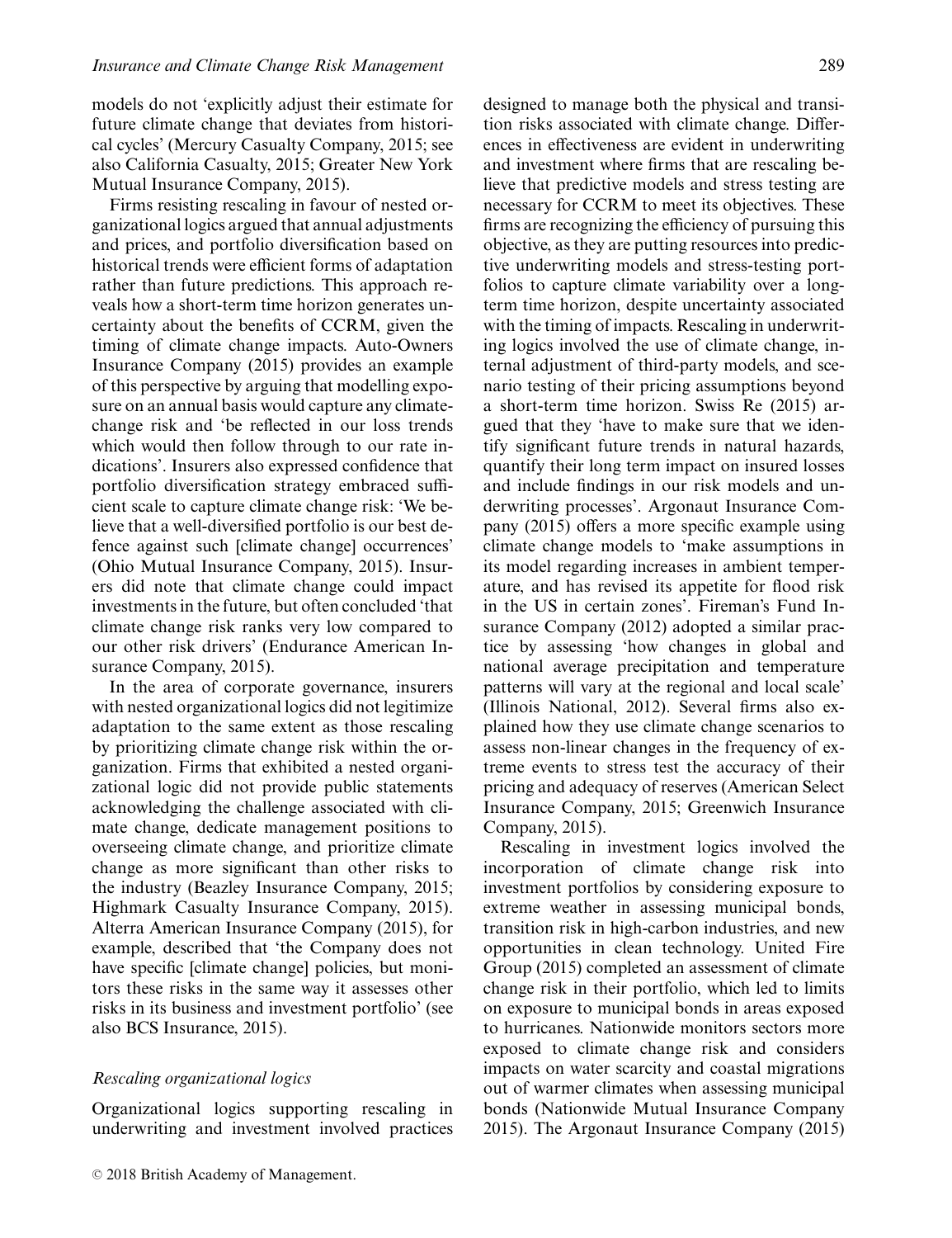expressed concern about imperilled assets associated with transition risk as a motivation to conduct 'an exercise to define which industry sectors represent high-carbon industries' and 'to develop a longer-term investment strategy with respect to these type of asset classes'. Swiss Re (2015) has developed an internal model to assess the carbon-intensity of equity and bond holdings in their portfolio. In response to the European Union's climate change policy supporting a 20% increase in the share of low-carbon energy projects, Munich Re (2012) expanded its investments by US\$3.3 billion.

Firms that are rescaling acknowledge the legitimacy of CCRM through distinct practices in corporate governance, where some firms prioritize climate-change risk, and show acceptance among managers in the firm. Examples include Munich Re (2012), which publicly stated that climate change is 'closely linked to our core business as it can have a financial impacts on nearly all our lines of business', and adopts a 'multidisciplinary approach' that incorporates climate-change science into a 'company-wide risk management process'. Other insurers created specific categories for climate change risk within corporate governance by identifying it as a 'high priority' or as a 'comprehensive risk category' (Argonaut Insurance Company 2015; Erie Insurance Company 2015; FM Global 2015; State Farm 2015). Senior management's oversight and prioritization of climate change risk were also evident among insurers such as FM Global, who has assigned the CEO and COO with the management of the firm's climate strategy, including regular reporting from the manager of research and director of the structures and natural hazards research area (FM Global, 2015).

In summary, insurers that support existing practices consistent with CCRM reveal the influence of the industry's nested organizational logic, as they define 'business-as-usual' practices as effective, efficient and legitimate forms of CCRM. For example, local insurers expressed confidence that their approach is robust because it is the responsibility of reinsurers and risk modellers to adopt longterm and broad consideration of environmental change. Although there is evidence that reinsurers are more likely to adopt CCRM, this perspective ignores the potential for correlated risk that limits diversification of risk across space and time with their coverage areas. Reinsurers and primary

insurers that are rescaling their organizational logics reveal a different definition of successful CCRM by committing management resources to integrating climate-change science into modelling assumptions in underwriting and investment. In particular, many are trying to identify the strength of the correlation between climate change and lossevents across space and time to ensure that risk is diversified.

# **Conclusion**

The U.S. property insurance industry has yet to integrate practices to manage climate change risk comprehensively. This finding is based on a content analysis of firm responses to the NAIC's 2012 and 2015 Climate Risk Disclosure Survey. A coding manual was developed to guide the content analysis, which identified ERM practices consistent with an effort to rescale organizational logics to align with the temporal and spatial scale of climate change risk. Evidence of rescaling is in line with a departure from a nested approach to risk management through the expansion of near-term and spatially constrained logics in the areas of corporate governance, underwriting, and investment. These firms adopted a more rigorous definition of CCRM compared with those operating with a nested organizational logic. A review of leading authorities on CCRM in the insurance industry was conducted to identify practices that align with these categories and inform a coding scheme.

Analysis of the data revealed that the majority of insurers resist rescaling by failing to adopt a CCRM policy, prioritize climate change risks (e.g. through senior management oversight) or employ climate change models and projections to adjust premium pricing and stress-test reserves and investment portfolios. Reinsurers and a minority of primary insurers did reveal evidence of rescaling through the prioritization of climate change risk in corporate governance and adjustments based on climate change models and projections in underwriting pricing, and reserves and investment decision-making. These results were then validated by confirming reliability of coding (Cohen's Kappa  $k_{2012} = 0.71$ ;  $k_{2015} = 0.79$ ).

These findings reveal that some insurers are contesting the nested scale of the industry by rescaling their practices through CCRM and recognize the effectiveness, efficiency and legitimacy of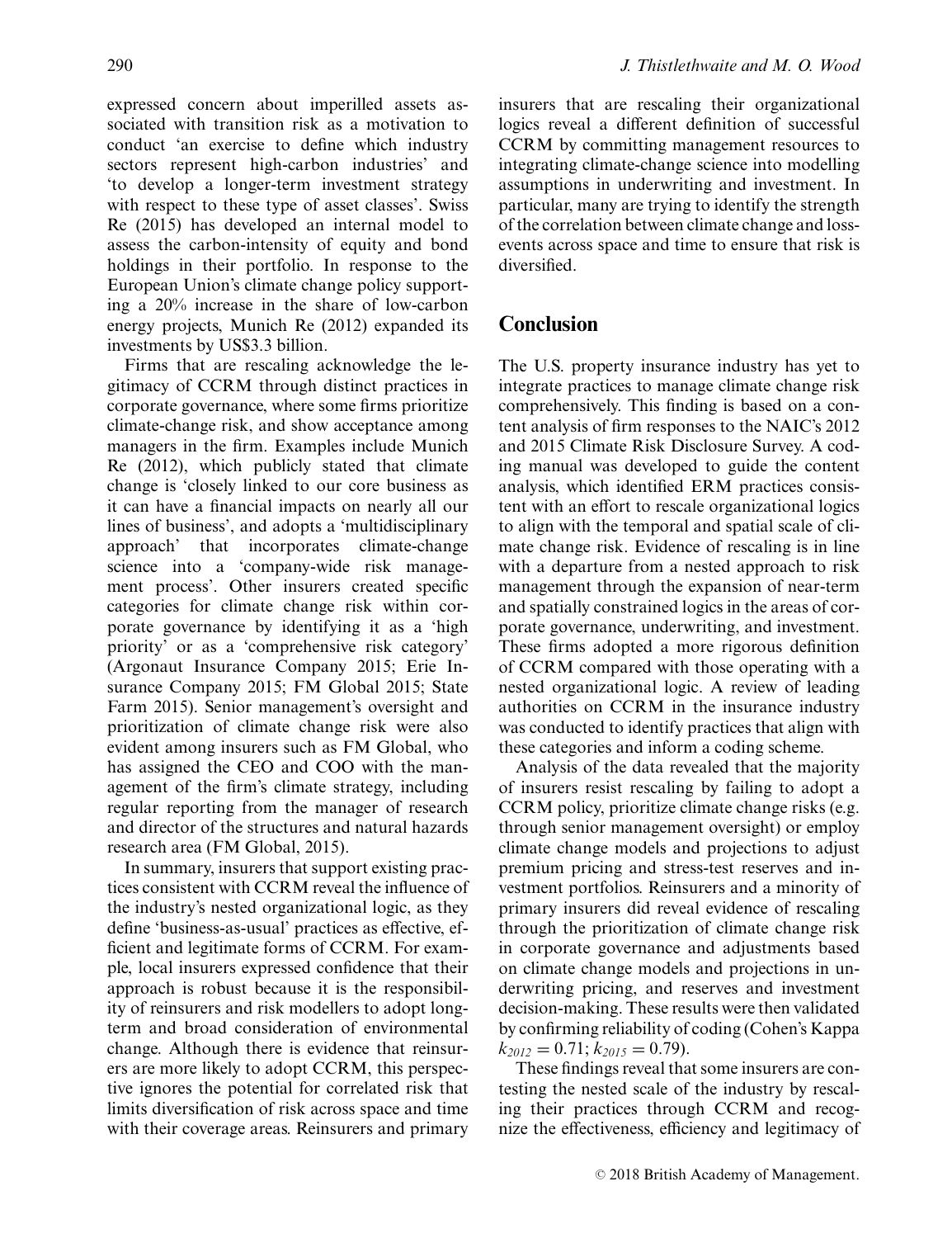adaptation. These firms are challenging assumptions in existing organizational logics, specifically the models used to inform underwriting and investment by assessing potential correlations between climate change and risk across time and space. Firms that maintained nested practices defend the industry's current scale by arguing that existing logics are effective, efficient and legitimate for capturing climate change variability, since risk is likely to manifest gradually with limited correlation across time and space. Many insurers also described the existing nested scale as a strategy for managing climate change risk, as they assume that reinsurers and third-party model firms adopt a more regional, global and long-term logics.

This use of scale represents a valuable contribution to research on climate change and insurance and, more broadly, organizations and the environment by providing a framework to evaluate responses to environmental change and justifying strategies that promote rescaling as a form of risk management. In the case of insurance and climate change, the differentiation between the scale of climate change risk and the scale embedded in insurer risk management organizational logics provides a framework that confirms evidence for a 'tragedy of the horizons' as the majority of insurers are ignoring the threat of climate change to their business model (e.g. Carney, 2015, p. 4).

By characterizing the tragedy of the horizons as evidence of resistance to rescaling, a research agenda is justified on strategies to overcome logics in spatially and temporally nested scales. First, research is necessary on the influence of firm-level (e.g. organizational structure) and institutionallevel variables (e.g. home country policy differences) that enable or constrain the effect of scale over decision-making. For example, considering the importance of the structural distribution of attention by way of an organization's communication channels, as informed by the attention-based view (Ocasio, 1997), could reveal important explanations for why some firms are rescaling. In the insurance industry, actuaries have been identified as important authorities in managing climate change risk (Institute and Faculty of Actuaries, 2015), but their position within an insurer's organizational structure varies and remains unexplored as an influence in rescaling. Institutional variables such as home country also deserve further scrutiny, as insurance experts assume that European firms are more advanced in CCRM than their North American counterparts (see Jergler, 2016).

Secondly, and in line with recent theory advanced by Bansal, Kim and Wood (2018) that argues for the importance of fit between the ontology of the natural world and the epistemology of the organization in reducing the likelihood of missing issues, more research is required for a better understanding of the extent of rescaling necessary for the varying temporal and spatial scales of the natural environment, and who should be responsible for such rescaling. As demonstrated among insurers, the nested hierarchy within the industry represented a source of resistance that questioned the amount of rescaling necessary for firms operating at different levels and whether the responsibility for rescaling best falls to certain types of organizations within the industry (i.e. risk modellers and reinsurers). For example, CCRM would be more efficient for local insurers in the US Midwest to understand the changing frequency of flood events in their coverage areas in response to climate change, but impacts on large-scale changes of sea-level rise on multiple coverage areas is a more efficient objective for global reinsurers. Similarly, research could explore whether sudden shifts in external scale (e.g. increases in frequency and spatial extent of natural disasters, advances in technology, or social movements) enable or constrain rescaling in organizational logics, and whether changes in decisionmaking endure.

Pursuing this agenda contributes to growing research on business sustainability and management, as the temporal and spatial scale of the natural environment remains a source of uncertainty for managers. Rescaling organizational logics 'beyond the horizon' represents an important means of mitigating this uncertainty.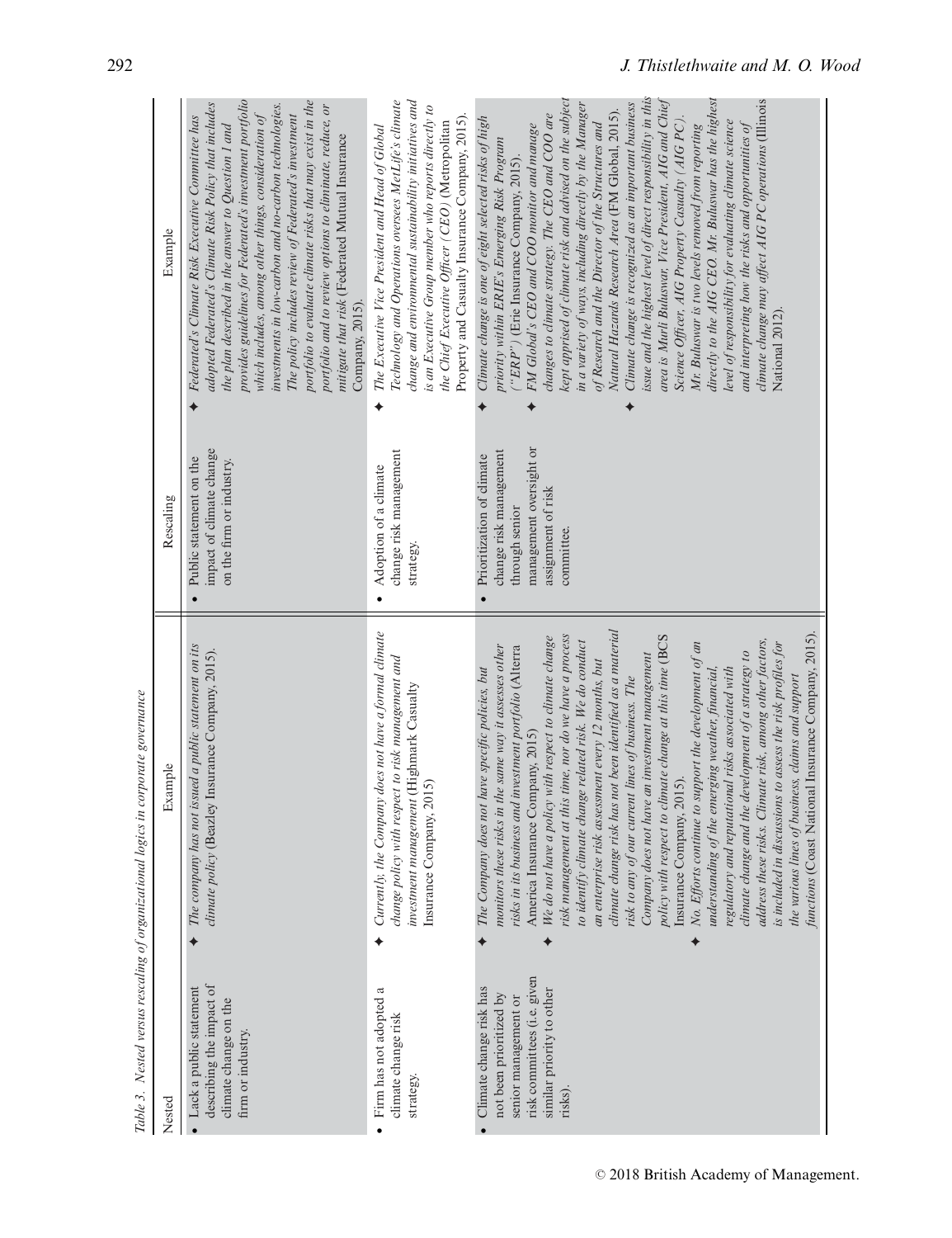|       | í                                               |
|-------|-------------------------------------------------|
|       |                                                 |
|       |                                                 |
|       |                                                 |
|       |                                                 |
|       |                                                 |
|       |                                                 |
|       |                                                 |
|       |                                                 |
|       |                                                 |
|       |                                                 |
|       |                                                 |
|       |                                                 |
|       |                                                 |
|       |                                                 |
|       |                                                 |
|       |                                                 |
|       | ı                                               |
|       |                                                 |
|       |                                                 |
|       |                                                 |
|       |                                                 |
|       | j                                               |
|       |                                                 |
|       |                                                 |
|       | Ì                                               |
|       |                                                 |
|       |                                                 |
|       |                                                 |
|       |                                                 |
|       |                                                 |
|       | ì                                               |
|       |                                                 |
|       |                                                 |
|       |                                                 |
|       |                                                 |
|       |                                                 |
|       | י<br>ו                                          |
|       |                                                 |
|       |                                                 |
|       |                                                 |
|       |                                                 |
|       |                                                 |
|       |                                                 |
|       |                                                 |
|       |                                                 |
|       | ֖ׅׅ֚֚֚֚֚֚֚֚֚֚֚֚֚֚֚֚֚֚֚֚֚֚֚֚֚֚֚֚֡֡֡֡֡֡֝֬֓֡֞֡֡֡֡֬ |
|       |                                                 |
|       |                                                 |
|       |                                                 |
|       |                                                 |
|       |                                                 |
|       | ì                                               |
|       |                                                 |
|       |                                                 |
|       |                                                 |
|       |                                                 |
|       |                                                 |
|       |                                                 |
|       |                                                 |
|       |                                                 |
|       |                                                 |
|       |                                                 |
|       |                                                 |
|       |                                                 |
|       |                                                 |
|       | t                                               |
|       |                                                 |
|       |                                                 |
|       |                                                 |
|       |                                                 |
|       |                                                 |
| ;<br> | ï                                               |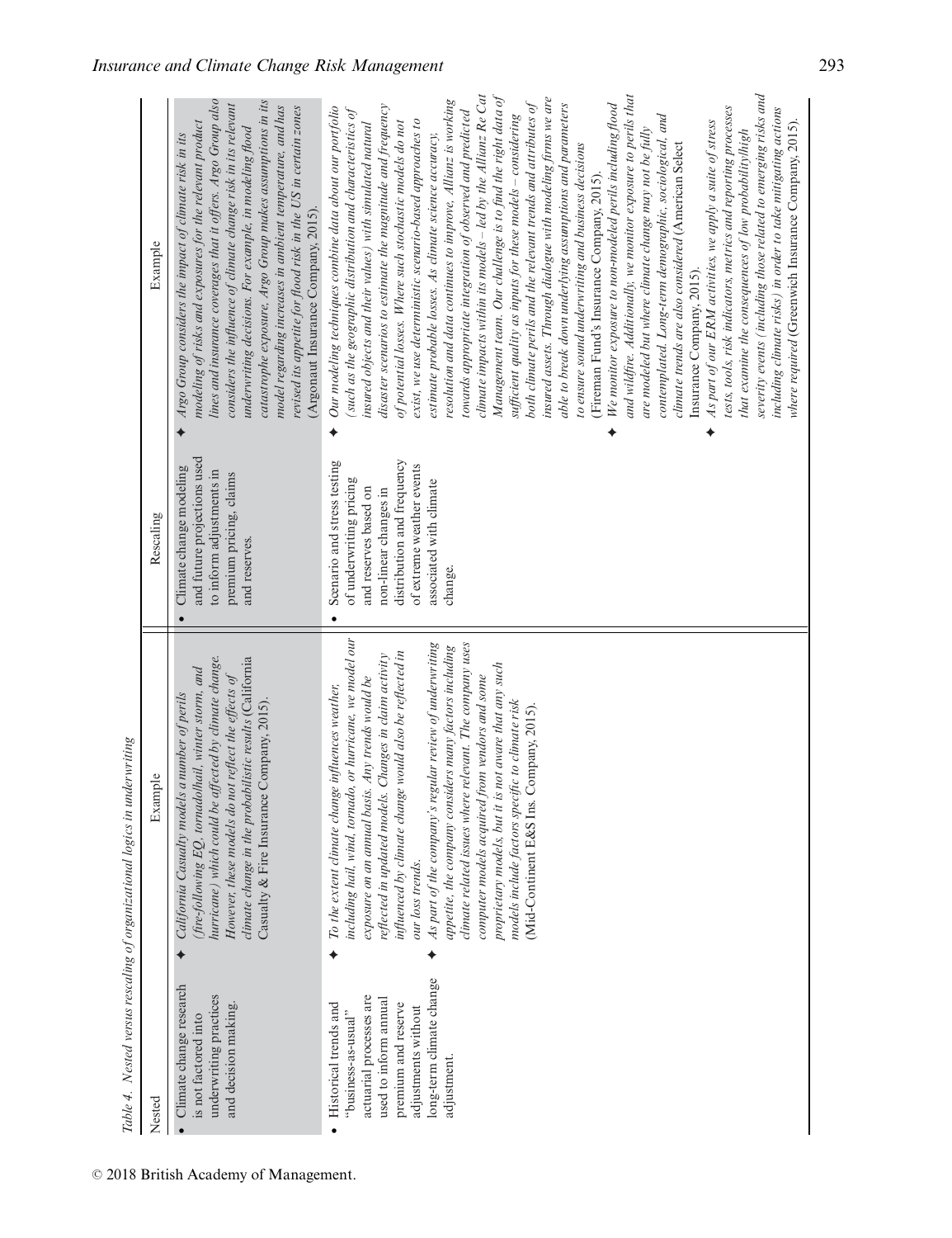Table 5. Nested versus rescaling of organizational logics in investment

|                                                                                                                                          | Table 5. Nested versus rescaling of organizational logics in investment                                                                                                                                                                                                                                                                                                                                                                                                                                                                                                                                                                                                                                                                                                                                                                                                                                                                              |                                                                                                                                                                                                                                                                      |                                                                                                                                                                                                                                                                                                                                                                                                                                                                                                                                                                                                                                                                                                                                                                                                                                                                                                                                                                                                                                                                                                                                                                                                                                                                                                                                                                                                                                                                                                                                                                                                                                                                                                                                                                                                                                                                                                                                                                                                                                                                                |
|------------------------------------------------------------------------------------------------------------------------------------------|------------------------------------------------------------------------------------------------------------------------------------------------------------------------------------------------------------------------------------------------------------------------------------------------------------------------------------------------------------------------------------------------------------------------------------------------------------------------------------------------------------------------------------------------------------------------------------------------------------------------------------------------------------------------------------------------------------------------------------------------------------------------------------------------------------------------------------------------------------------------------------------------------------------------------------------------------|----------------------------------------------------------------------------------------------------------------------------------------------------------------------------------------------------------------------------------------------------------------------|--------------------------------------------------------------------------------------------------------------------------------------------------------------------------------------------------------------------------------------------------------------------------------------------------------------------------------------------------------------------------------------------------------------------------------------------------------------------------------------------------------------------------------------------------------------------------------------------------------------------------------------------------------------------------------------------------------------------------------------------------------------------------------------------------------------------------------------------------------------------------------------------------------------------------------------------------------------------------------------------------------------------------------------------------------------------------------------------------------------------------------------------------------------------------------------------------------------------------------------------------------------------------------------------------------------------------------------------------------------------------------------------------------------------------------------------------------------------------------------------------------------------------------------------------------------------------------------------------------------------------------------------------------------------------------------------------------------------------------------------------------------------------------------------------------------------------------------------------------------------------------------------------------------------------------------------------------------------------------------------------------------------------------------------------------------------------------|
| Nested                                                                                                                                   | Example                                                                                                                                                                                                                                                                                                                                                                                                                                                                                                                                                                                                                                                                                                                                                                                                                                                                                                                                              | Rescaling                                                                                                                                                                                                                                                            | Example                                                                                                                                                                                                                                                                                                                                                                                                                                                                                                                                                                                                                                                                                                                                                                                                                                                                                                                                                                                                                                                                                                                                                                                                                                                                                                                                                                                                                                                                                                                                                                                                                                                                                                                                                                                                                                                                                                                                                                                                                                                                        |
| Climate change research is<br>decision-making over<br>throughout portfolio.<br>allocation of assets<br>not integrated into<br>investment | strategy regarding any possible impact from climate change<br>Based on the nature of its current holdings, the Company<br>and its Investment Committee has not taken any action,<br>adopted any specific policy, nor changed its investment<br>on the investment portfolio (First Acceptance Ins. Co.<br>Inc., 2015).                                                                                                                                                                                                                                                                                                                                                                                                                                                                                                                                                                                                                                | Stress and scenario testing<br>emerging GHG regulation<br>weather claim events and<br>transition risk created by<br>with increases in extreme<br>physical risks associated<br>of portfolio exposure to<br>or shifts in capital away<br>from GHG intensive<br>sectors | change/environmental risks related to our investment portfolio<br>Specifically, we seek to limit our exposure to municipal bonds<br>guard against the risk associated with any individual issuer or<br>United Fire Group does identify and try to quantify climate<br>written for hurricane-prone coastal areas and to credit risk<br>maintain an adequately diversified investment portfolio to<br>as a part of our overall risk assessment of our portfolio.<br>related to our corporate bond portfolio. Our goal is to<br>type of exposure (United Fire Group, 2015).                                                                                                                                                                                                                                                                                                                                                                                                                                                                                                                                                                                                                                                                                                                                                                                                                                                                                                                                                                                                                                                                                                                                                                                                                                                                                                                                                                                                                                                                                                       |
| climate change scenarios.<br>stress tested or evaluated<br>Portfolio exposure is not<br>for risk associated with                         | risk. The Company has a very sound investment policy with<br>The Company has considered the impact of climate change<br>meet the cash flow obligations of the Company pursuant to<br>diversification and financial stability of our investments do<br>portfolio. The Company has not altered<br>its obligations to its insureds under its insurance policies.<br>its investment portfolio as a result of the analysis of this<br>provide security on a variety of risk factors (Merrimack<br>The Company does not believe that it has any material<br>significant diversification; the portfolio is structured to<br>Although we have not specifically addressed impact of<br>climate change on our investment strategy, we feel the<br>exposure in any of its investments (Federated Rural<br>ongoing monitoring of the portfolio, the level of<br>Mutual Fire Insurance Company, 2015).<br>Electric Insurance Exchange, 2015)<br>on its investment |                                                                                                                                                                                                                                                                      | also actively monitor industry sectors that are more sensitive to<br>Southwest to coastal migration in Florida are considered when<br>long-term risks and opportunities that are not fully reflected in<br>equity investments, we review a company's policy and practice<br>opportunities associated with climate change (Swiss Re, 2015).<br>market prices and seek to capitalize on them for the benefit of<br>investments from an ESG perspective, we endeavor to identify<br>monitored in line with our Responsible Investment Policy, and<br>to manage climate change and environmental risks in order to<br>climate change and environmental risks (Nationwide Mutual<br>assess their potential impact on overall credit worthiness. We<br>classes, especially in the field of renewable energy and carbon<br>investments. We are committed to integrating climate change<br>Last year, we applied an internally developed model to assess<br>third-party asset management. Customer demand, a growing<br>investment activities. The next step is to provide a deep-dive<br>Concerns about climate change are changing the way assets<br>our listed equity and bond holdings on sector-driven carbon<br>integrating ESG factors in our investments. By scrutinizing<br>shareholders, customers and other stakeholders (Fireman's<br>analysis on the portfolio's inherent carbon emissions to get<br>among other environmental, social and governance ( $ESG$ )<br>evaluating potential investments. For corporate bond and<br>Climate-change issues ranging from water scarcity in the<br>detailed transparency and to better manage the risks and<br>intensity The managers' individual performances are<br>are managed and giving rise to new and alternative asset<br>recognition of the importance of ESG factors and better<br>they are required to report regularly on their responsible<br>factors - into our proprietary investment strategies and<br>risk-adjusted returns are sound business reasons for<br>Insurance Company, 2015).<br>Fund 2012).<br>٠<br>٠ |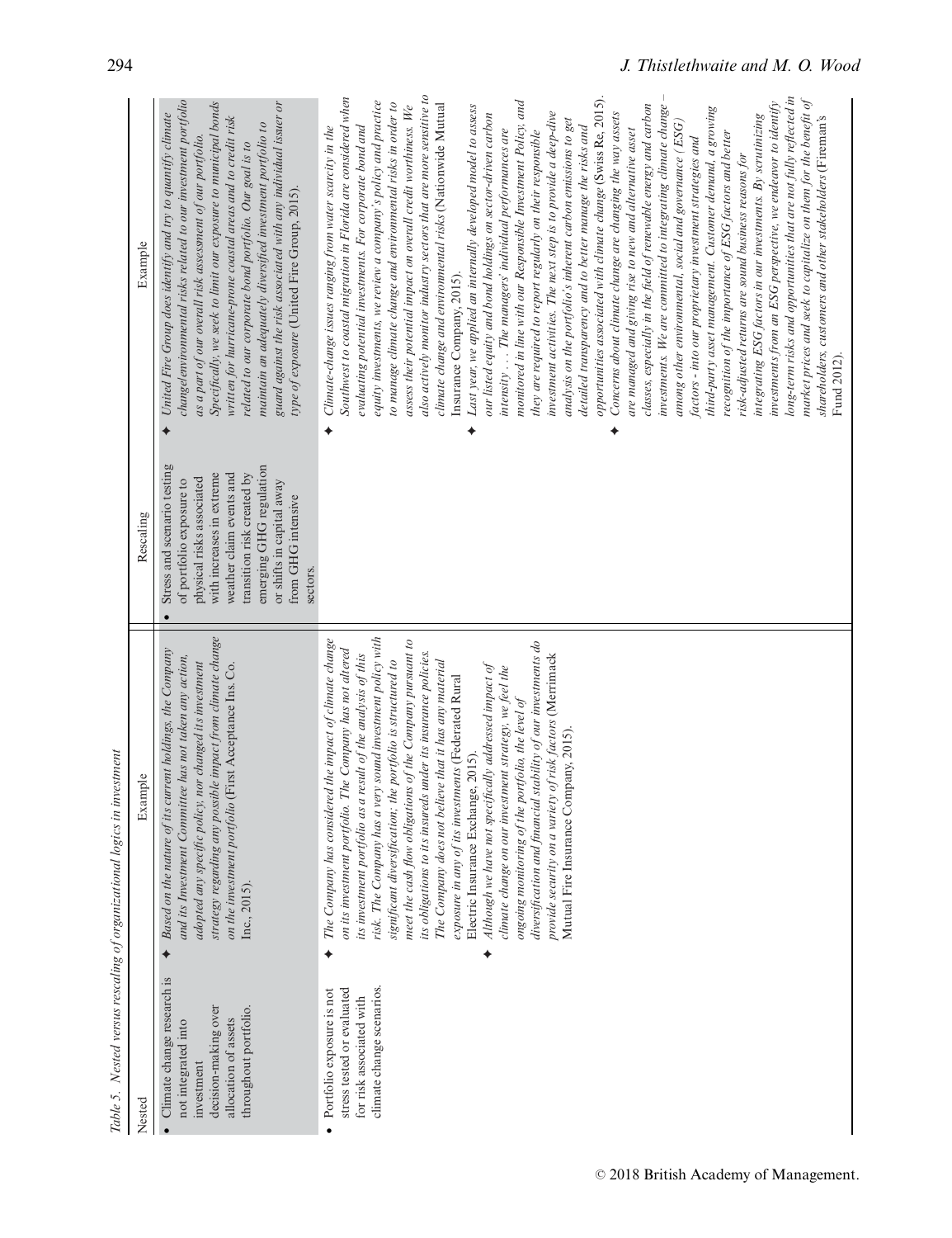# **Appendix**

Complete list of survey questions from the NAIC Climate Risk Disclosure Survey

- 1. Does the company have a plan to assess, reduce or mitigate its emissions in its operations or organizations?
- \*2. Does the company have a climate change policy with respect to risk management and investment management?
- \*3. Describe your company's process for identifying climate-change-related risks and assessing the degree that they could affect your business, including financial implications.
- \*4. Summarize the current or anticipated risks that climate change poses to your company. Explain the ways that these risks could affect your business. Include identification of the geographical areas affected by these risks.
- \*5. a) Has the company considered the impact of climate change on its investment portfolio? b) Has it altered its investment strategy in response to these considerations?
- 6. Summarize steps the company has taken to encourage policyholders to reduce the losses caused by climate change-influenced events.
- 7. Discuss steps, if any, the company has taken to engage key constituencies on the topic of climate change.
- \*8. Describe actions the company is taking to manage the risks climate change poses to your business including, in general terms, the use of computer modelling.

\*Indicates questions that were included in the content analysis as they related directly to changes in practices to address climate change risk to the organization, as opposed to external constituencies

# **References**

- Acuity, A Mutual Insurance Company (2015). 'Climate Change and Risk Disclosure Survey', National Association of Insurance Commissioners, California. Available at [https://](https://interactive.web.insurance.ca.gov/apex/f?p=201:14:0::NO:::) [interactive.web.insurance.ca.gov/apex/f ?p](https://interactive.web.insurance.ca.gov/apex/f?p=201:14:0::NO:::)=201:14:0::NO::: [accessed March 2017].
- Adger, N., N. Arnell, and E. Tompkins (2005). 'Successful adaptation to climate change across scales', *Global Environmental Change*, **15**, pp. 77–86.
- Aerts, C. J. H. J. and W. J. W. Botzen (2011). 'Climate change impacts on pricing long-term flood insurance: a comprehensive study for the Netherlands', *Global Environmental Change*, **31**, pp. 1045–1060.
- Alterra American Insurance Company (2015). 'Climate Change and Risk Disclosure Survey', National Association of Insurance Commissioners, California. Available at [https://inter](https://interactive.web.insurance.ca.gov/apex/f?p=201:11:614077233462::NO::P11_ROWS:500) [active.web.insurance.ca.gov/apex/f ?p](https://interactive.web.insurance.ca.gov/apex/f?p=201:11:614077233462::NO::P11_ROWS:500)=201:11:614077233462:: [NO::P11\\_ROWS:500](https://interactive.web.insurance.ca.gov/apex/f?p=201:11:614077233462::NO::P11_ROWS:500) [accessed March 2017].
- American Select Insurance Company (2015). 'Climate Change and Risk Disclosure Survey', National Association of Insurance Commissioners, California. Available at https://

interactive.web.insurance.ca.gov/apex/f ?p=201:19:614077233 462::NO::P19\_ROWS:500 [accessed March 2017].

- Arena, M., M. Arnaboldi and G. Azzone (2010). 'The organizational dynamics of enterprise risk management', *Accounting, Organizations and Society* **35**, pp. 659–75.
- Argonaut Insurance Company (2015). 'Climate Change and Risk Disclosure Survey', National Association of Insurance Commissioners, California. Available at [https://interactive.](https://interactive.web.insurance.ca.gov/apex/f?p=201:11:614077233462::NO::P11_ROWS:500) [web.insurance.ca.gov/apex/f ?p](https://interactive.web.insurance.ca.gov/apex/f?p=201:11:614077233462::NO::P11_ROWS:500)=201:11:614077233462::NO:: [P11\\_ROWS:500](https://interactive.web.insurance.ca.gov/apex/f?p=201:11:614077233462::NO::P11_ROWS:500) [accessed March 2017].
- Auto-Owners Insurance Company (2015). 'Climate Change and Risk Disclosure Survey', National Association of Insurance Commissioners, California. Available at [https://interactive.](https://interactive.web.insurance.ca.gov/apex/f?p=201:14:0::NO:::) [web.insurance.ca.gov/apex/f ?p](https://interactive.web.insurance.ca.gov/apex/f?p=201:14:0::NO:::)=201:14:0::NO::: [accessed March 2017].
- Ball, J. (2015). 'Who will pay for climate change?' *New Republic*. Available at [https://newrepublic.com/article/123212/](https://newrepublic.com/article/123212/who-will-pay-climate-change) [who-will-pay-climate-change](https://newrepublic.com/article/123212/who-will-pay-climate-change) [accessed January 2016].
- Bansal, P., A. Kim and M. O. Wood (2018). 'Hidden in plain sight: the importance of scale in organizations' attention to issues', *Academy Management Review*, **43**, pp. 1–25. [https://doi.org/10.5465/amr.2014.0238.](https://doi.org/10.5465/amr.2014.0238)
- BCS Insurance (2015). 'Climate Change and Risk Disclosure Survey', National Association of Insurance Commissioners, California. Available at [https://interactive.web.insurance.](https://interactive.web.insurance.ca.gov/apex/f?p=201:11:614077233462::NO::P11_ROWS:500) ca.gov/apex/f ?p=[201:11:614077233462::NO::P11\\_ROWS:500](https://interactive.web.insurance.ca.gov/apex/f?p=201:11:614077233462::NO::P11_ROWS:500) [accessed March 2017].
- Beazley Insurance Company (2015). 'Climate Change and Risk Disclosure Survey', National Association of Insurance Commissioners, California. Available at [https://interactive.web.](https://interactive.web.insurance.ca.gov/apex/f?p=201:11:614077233462::NO::P11_ROWS:500) insurance.ca.gov/apex/f ?p=[201:11:614077233462::NO::P11\\_](https://interactive.web.insurance.ca.gov/apex/f?p=201:11:614077233462::NO::P11_ROWS:500) [ROWS:500](https://interactive.web.insurance.ca.gov/apex/f?p=201:11:614077233462::NO::P11_ROWS:500)
- Botzen, W. J. W. and J. C. J. M. van der Bergh (2008). 'Insurance against climate change and flooding in the Netherlands: present, future and comparison with other countries', *Risk Analysis*, **28**, pp. 413–426.
- Bouwer, L. (2010). 'Have disaster losses increase due to anthropogenic climate change?' *American Meteorological Society*, [https://doi.org/10.1175/2010BAMS3092.1.](https://doi.org/10.1175/2010BAMS3092.1)
- Bromiley, P., M. McShane, A. Nair, and E. Rustambekov (2015). 'Enterprise risk management: review, critique, and research', *Long Range Planning* **48**, pp. 265–276.
- [California Casualty \(2015\). '](https://interactive.web.insurance.ca.gov/apex/f?p=201:19:614077233462::NO::P19_ROWS:500)Climate Change and Risk Disclosure Survey', National Association of Insurance Commissioners, California. Available at [https://interactive.web.insurance.](https://interactive.web.insurance.ca.gov/apex/f?p=201:14:0::NO:::) ca.gov/apex/f ?p=[201:14:0::NO:::](https://interactive.web.insurance.ca.gov/apex/f?p=201:14:0::NO:::) [accessed March 2017].
- Carney, M. (2015). 'Breaking the tragedy of the horizon climate change and financial stability', Lloyd's of London, 29 September. Available at [https://www.bis.org/review/r151009a.](https://www.bis.org/review/r151009a.pdf) [pdf](https://www.bis.org/review/r151009a.pdf)
- Clark, W. C (1987). 'Scale relationships in the interactions of climate, ecosystems, and societies'. In K. C. Land and S. H. Schneider (eds), *Forecasting in the Social and Natural Sciences*, pp. 337–378. Dordrecht: Springer.
- ClimateWise (2015a). *A Climate of Change: ClimateWise Principles Independent Review 2015*. Cambridge: University of Cambridge Institute for Sustainability Leadership. Available at [http://www.cisl.cam.ac.uk/publications/publication-pdfs/](http://www.cisl.cam.ac.uk/publications/publication-pdfs/climate-for-change-climatewise-principles-independent-review-2015.pdf) [climate-for-change-climatewise-principles-independent-review-](http://www.cisl.cam.ac.uk/publications/publication-pdfs/climate-for-change-climatewise-principles-independent-review-2015.pdf)[2015.pdf](http://www.cisl.cam.ac.uk/publications/publication-pdfs/climate-for-change-climatewise-principles-independent-review-2015.pdf) [accessed June 2016].
- ClimateWise (2015b). *Climate Change Risk Roundtable One: A Level Playing Field for Incorporating Future Climate Risk into*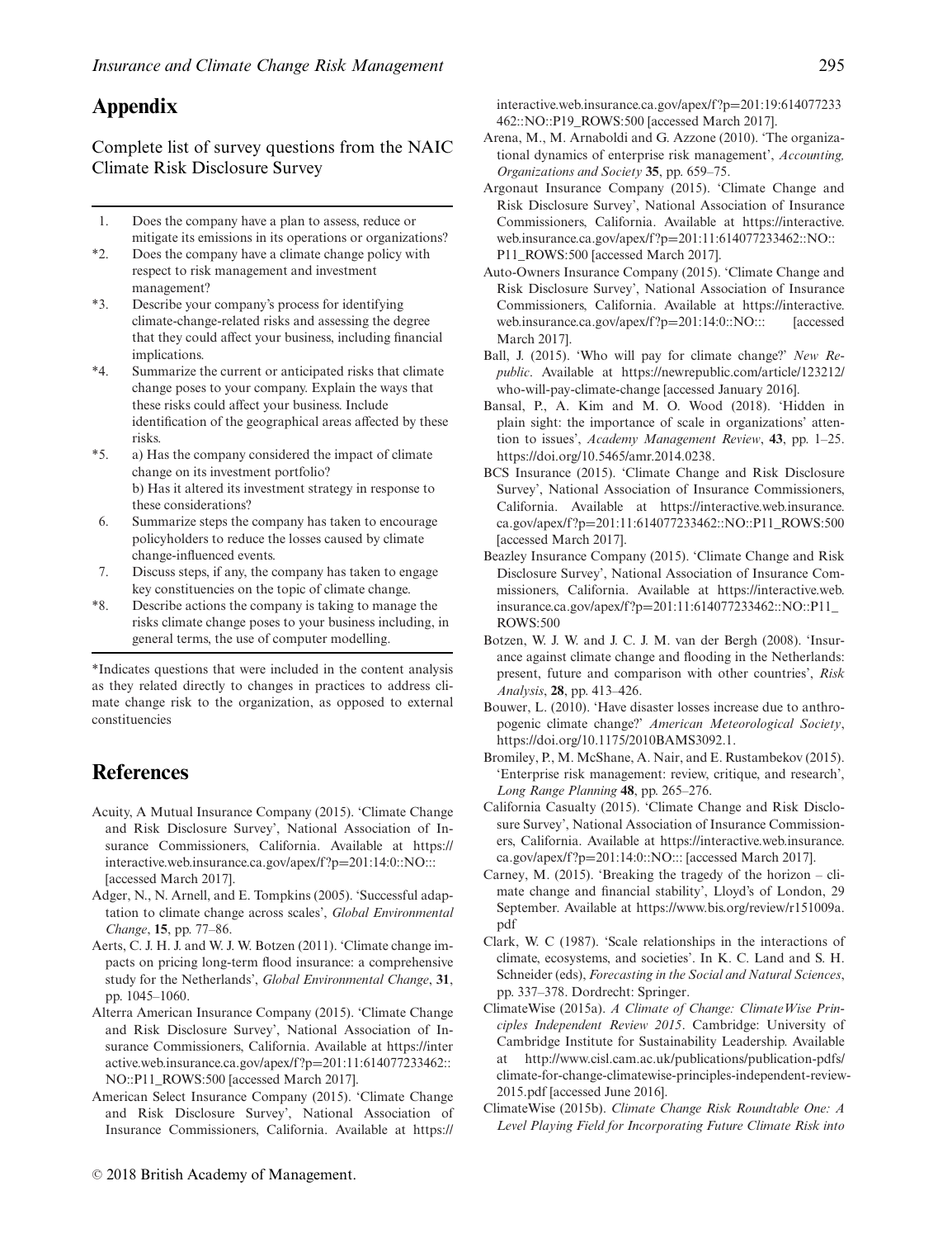*Business Practice – What's the 'New Normal*'. Cambridge: University of Cambridge Institute for Sustainability Leadership. Available at [http://www.cisl.cam.ac.uk/business](http://www.cisl.cam.ac.uk/business-action/sustainable-finance/climatewise/pdfs/Climate%20Risk%20Roundtable%201%20Summary%20Note%20-%20Feb%202015.pdf)[action/sustainable-finance/climatewise/pdfs/Climate%](http://www.cisl.cam.ac.uk/business-action/sustainable-finance/climatewise/pdfs/Climate%20Risk%20Roundtable%201%20Summary%20Note%20-%20Feb%202015.pdf) [20Risk%20Roundtable%201%20Summary%20Note%20-%](http://www.cisl.cam.ac.uk/business-action/sustainable-finance/climatewise/pdfs/Climate%20Risk%20Roundtable%201%20Summary%20Note%20-%20Feb%202015.pdf)

[20Feb%202015.pdf](http://www.cisl.cam.ac.uk/business-action/sustainable-finance/climatewise/pdfs/Climate%20Risk%20Roundtable%201%20Summary%20Note%20-%20Feb%202015.pdf) [accessed June 2016].

- Cutter, S., B. Osman-Elasha, J. Campbell, S.-M. Cheong, S. Mc-Cormick, R. Pulwarty, S. Supratid and G. Ziervogel (2012). 'Managing the risks of extreme events and disasters to advance climate change adaptation'. In C. B. Field *et al*. (eds), *Managing the Risks of Extreme Events and Disasters to Advance Climate Change Adaptation*, pp. 339–392. Cambridge: Cambridge University Press.
- Dlugodecki, A. (2006). *Adaptation and Vulnerability to Climate Change: The Role of the Finance Sector*. Geneva: UNEP.
- Economist Intelligence Unit (2015). *The Cost of Inaction: Recognising the Value at Risk from Climate Change*. London: The Economist. Available at [https://www.eiupers](https://www.eiuperspectives.economist.com/sites/default/files/The%20cost%20of%20inaction_0.pdf) [pectives.economist.com/sites/default/files/The%20cost%20of%](https://www.eiuperspectives.economist.com/sites/default/files/The%20cost%20of%20inaction_0.pdf) [20inaction\\_0.pdf](https://www.eiuperspectives.economist.com/sites/default/files/The%20cost%20of%20inaction_0.pdf)
- Endurance American Insurance Company (2015). 'Climate Change and Risk Disclosure Survey', National Association of Insurance Commissioners, California. Available at [https://](https://interactive.web.insurance.ca.gov/apex/f?p=201:16:0::NO:::) [interactive.web.insurance.ca.gov/apex/f ?p](https://interactive.web.insurance.ca.gov/apex/f?p=201:16:0::NO:::)=201:16:0::NO::: [accessed March 2017].
- Erie Insurance Company (2015). 'Climate Change and Risk Disclosure Survey', National Association of Insurance Commissioners, California. Available at [https://interactive.web.](https://interactive.web.insurance.ca.gov/apex/f?p=201:11:614077233462::NO::P11_ROWS:500) insurance.ca.gov/apex/f ?p=[201:11:614077233462::NO::P11\\_](https://interactive.web.insurance.ca.gov/apex/f?p=201:11:614077233462::NO::P11_ROWS:500) [ROWS:500](https://interactive.web.insurance.ca.gov/apex/f?p=201:11:614077233462::NO::P11_ROWS:500) [accessed March 2017].
- European Systemic Risk Board (2016). *Too Late, too Sudden: Transition to a Low-Carbon Economy Systemic Risk*. Brussels: European System of Financial Supervision. Available at [https://www.esrb.europa.eu/pub/pdf/asc/Reports\\_](https://www.esrb.europa.eu/pub/pdf/asc/Reports_ASC_6_1602.pdf) [ASC\\_6\\_1602.pdf](https://www.esrb.europa.eu/pub/pdf/asc/Reports_ASC_6_1602.pdf)
- Fairclough, N. (2002). 'Language in new capitalism', *Discourse & Society*, **13**, pp. 163–66.
- Federated Mutual Insurance Company (2015). 'Climate Change and Risk Disclosure Survey', National Association of Insurance Commissioners, California. Available at [https://](https://interactive.web.insurance.ca.gov/apex/f?p=201:11:614077233462::NO::P11_ROWS:500) [interactive.web.insurance.ca.gov/apex/f ?p](https://interactive.web.insurance.ca.gov/apex/f?p=201:11:614077233462::NO::P11_ROWS:500)=201:11:614077233 [462::NO::P11\\_ROWS:500](https://interactive.web.insurance.ca.gov/apex/f?p=201:11:614077233462::NO::P11_ROWS:500) [accessed March 2017].
- Federated Rural Electric Insurance Exchange (2015). 'Climate Change and Risk Disclosure Survey', National Association of Insurance Commissioners, California. Available at [https://](https://interactive.web.insurance.ca.gov/apex/f?p=201:11:614077233462::NO::P11_ROWS:500) [interactive.web.insurance.ca.gov/apex/f ?p](https://interactive.web.insurance.ca.gov/apex/f?p=201:11:614077233462::NO::P11_ROWS:500)=201:11:6140772334 [62::NO::P11\\_ROWS:500](https://interactive.web.insurance.ca.gov/apex/f?p=201:11:614077233462::NO::P11_ROWS:500) [accessed March 2017].
- Fireman's Fund Insurance Company (2012). 'Climate Change and Risk Disclosure Survey'. National Association of Insurance Commissioners, California. Available at [https://interactive.web.insurance.ca.gov/apex/f ?p](https://interactive.web.insurance.ca.gov/apex/f?p=201:15:4640301429114::NO:::)=201:15:4640 [301429114::NO:::](https://interactive.web.insurance.ca.gov/apex/f?p=201:15:4640301429114::NO:::) [accessed April 2017].
- Fireman Fund's Insurance Company (2015). 'Climate Change and Risk Disclosure Survey', National Association of Insurance Commissioners, California. Available at [https://interactive.web.insurance.ca.gov/apex/f ?p](https://interactive.web.insurance.ca.gov/apex/f?p=201:11:614077233462::NO::P11_ROWS:500)=201:11:6140 [77233462::NO::P11\\_ROWS:500](https://interactive.web.insurance.ca.gov/apex/f?p=201:11:614077233462::NO::P11_ROWS:500) [accessed April 2017].
- First Acceptance Ins. Co. Inc. (2015). 'Climate Change and Risk Disclosure Survey', National Association of Insurance Commissioners, California. Available at [https://interactive.](https://interactive.web.insurance.ca.gov/apex/f) [web.insurance.ca.gov/apex/f?](https://interactive.web.insurance.ca.gov/apex/f)p=201:11:614077233462::NO:: P11<sub>-ROWS:500</sub> [accessed March 2017].
- FM Global (2015). 'Climate Change and Risk Disclosure Survey', National Association of Insurance Commissioners, California. Available at [https://interactive.web.insurance.](https://interactive.web.insurance.ca.gov/apex/f?p=201:11:614077233462::NO::P11_ROWS:500) ca.gov/apex/f ?p=[201:11:614077233462::NO::P11\\_ROWS:500](https://interactive.web.insurance.ca.gov/apex/f?p=201:11:614077233462::NO::P11_ROWS:500) [accessed March 2017].
- Greater New York Mutual Insurance Company (2015). 'Climate Change and Risk Disclosure Survey', National Association of Insurance Commissioners, California. Available at [https://](https://interactive.web.insurance.ca.gov/apex/f?p=201:14:0::NO:::) interactive.web.insurance.ca.gov/apex/f?p=201:14:0::NO::: [accessed March 2017].
- Greenwich Insurance Company (2015). 'Climate Change and Risk Disclosure Survey', National Association of Insurance Commissioners, California. Available at [https://interactive.](https://interactive.web.insurance.ca.gov/apex/f?p=201:19:614077233462::NO::P19_ROWS:500) [web.insurance.ca.gov/apex/f ?p](https://interactive.web.insurance.ca.gov/apex/f?p=201:19:614077233462::NO::P19_ROWS:500)=201:19:614077233462::NO:: [P19\\_ROWS:500](https://interactive.web.insurance.ca.gov/apex/f?p=201:19:614077233462::NO::P19_ROWS:500) [accessed March 2017].
- Hall, J. (2011). 'Policy: a changing climate for insurance', *Nature Climate Change*, **1**, pp. 248–250.
- Handmer, J., Y. Honda, N. Kundzewicz, N. Arnell, G. Benito, J. Hatfield, I. F. Mohamed and P. Peduzzi. (2012). 'Changes in impacts of climate extremes: human systems and ecosystems'. In C. B. Field *et al*. (eds), *Managing the Risks of Extreme Events and Disasters to Advance Climate Change Adaptation. A Special Report of the Working Groups I and II of the Intergovernmental Panel on Climate Change (IPCC)*, pp. 339–392. Cambridge: Cambridge University Press.
- Harris, H. (2001). 'Content analysis of secondary data: a study of courage in managerial decision making', *Journal of Business Ethics*, **34**, pp. 191–208.
- Hart R. P. (2001). 'Redeveloping DICTION: theoretical considerations'. In M. D. West (ed.), *Theory, Method, and Practice in Computer Content Analysis*, pp. 43–60. New York, NY: Albex.
- Haufler, V. (2009). 'Insurance and reinsurance in a changing climate'. In H. Selin and S. VanDeveer (eds), *Changing Climates in North American Politics: Institutions, Policymaking and Multilevel Governance*. pp. 241–263. Cambridge, MA: MIT Press.
- Herweijer, C., N. Ranger and R. Ward (2009). 'Adaptation to climate change: threats and opportunities for the insurance industry', *Geneva Papers on Risk and Insurance – Issues and Practice*, **34**, pp. 360–380.
- Highmark Casualty Insurance Company (2015). 'Climate Change and Risk Disclosure Survey', National Association of Insurance Commissioners, California. Available at [https://interactive.web.insurance.ca.gov/apex/f ?p](https://interactive.web.insurance.ca.gov/apex/f?p=201:11:614077233462::NO::P11_ROWS:500)=201:11:6140 [77233462::NO::P11\\_ROWS:500](https://interactive.web.insurance.ca.gov/apex/f?p=201:11:614077233462::NO::P11_ROWS:500) [accessed January 2017].
- Holsti, O. R. (1969). *Content Analysis for the Social Sciences and Humanities*. Beverly Hills, CA: Sage Publications.
- Illinois National (2012). 'Climate Change and Risk Disclosure Survey', National Association of Insurance Commissioners, California. Available at [https://interactive.web.insurance.](https://interactive.web.insurance.ca.gov/apex/f?p=201:3:0:::3:P3_NAIC_YEAR:2012%20%2023817cs=38DB74B52FE9A795658866AA0BA63F637) ca.gov/apex/f ?p=[201:3:0:::3:P3\\_NAIC\\_YEAR:2012%20%](https://interactive.web.insurance.ca.gov/apex/f?p=201:3:0:::3:P3_NAIC_YEAR:2012%20%2023817cs=38DB74B52FE9A795658866AA0BA63F637) 2023817&cs=[38DB74B52FE9A795658866AA0BA63F637](https://interactive.web.insurance.ca.gov/apex/f?p=201:3:0:::3:P3_NAIC_YEAR:2012%20%2023817cs=38DB74B52FE9A795658866AA0BA63F637) [accessed February 2017]
- Innes, J. L. (1998). 'Measuring environmental change'. In D. L. Peterson and V. T. Parker (eds), *Ecological Scale: Theory and Applications*, pp. 429–457. New York, NY: Columbia University Press.
- Institute and Faculty of Actuaries (2015). *Climate Change: Managing Risk and Uncertainty*. London: Institute and Faculty of Actuaries.
- IPCC (2014). *Climate Change 2014: Synthesis Report*. Geneva: Intergovernmental Panel on Climate Change. Available at <http://ar5-syr.ipcc.ch/>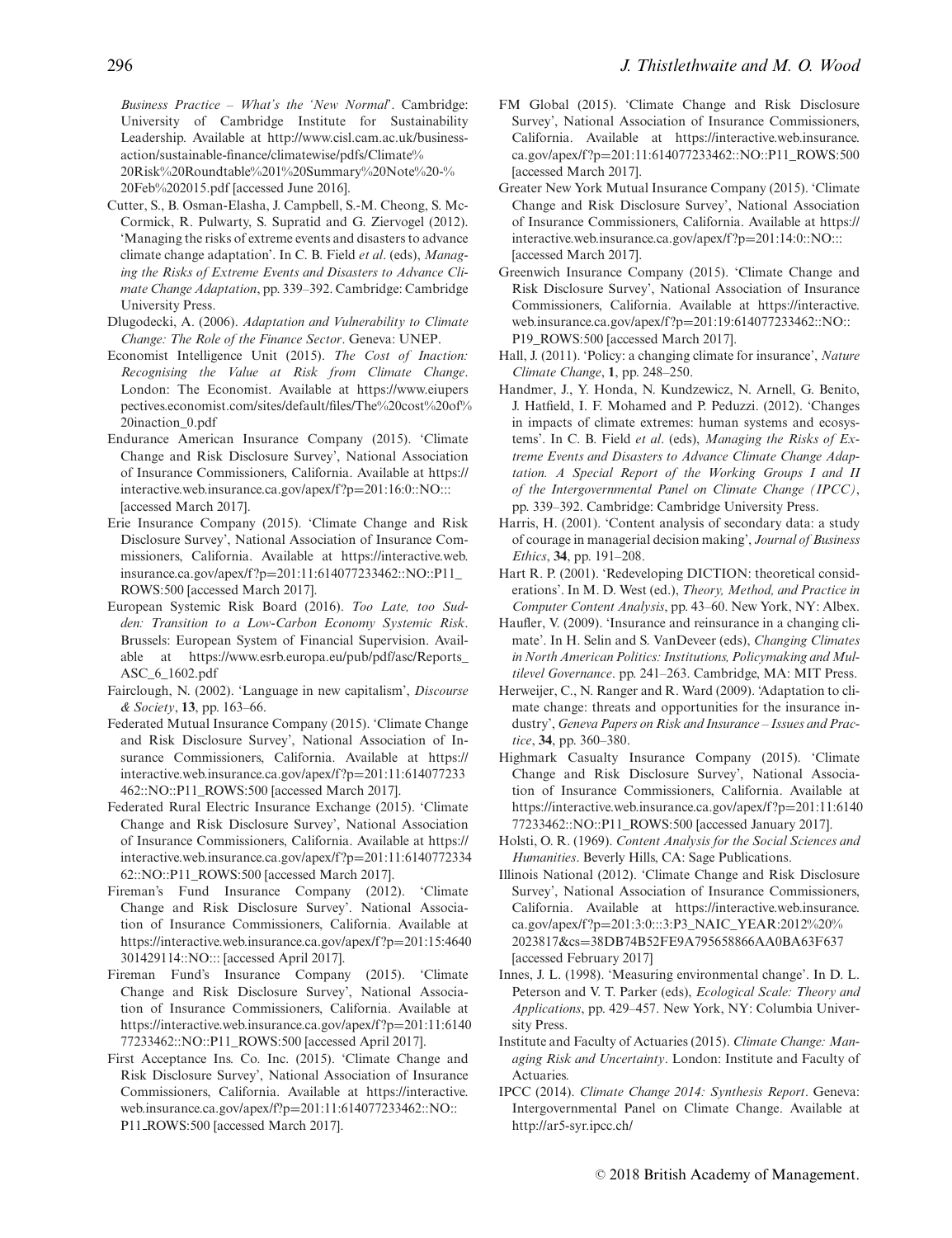- Jergler, D. (2016). 'Reinsurance Group head puts science in climate change discussion', *Insurance Journal*, 7 January. Available at [http://www.insurancejournal.com/news/national/](http://www.insurancejournal.com/news/national/2016/01/07/394429.htm) [2016/01/07/394429.htm.](http://www.insurancejournal.com/news/national/2016/01/07/394429.htm) [accessed September 2016].
- Kern, B. (2007). 'RMS withdraws five-year hurricane model from Florida', *Insurance Journal*, 18 May. Available at [https://](https://www.insurancejournal.com/news/national/2007/05/18/79849.htm) [www.insurancejournal.com/news/national/2007/05/18/79849.](https://www.insurancejournal.com/news/national/2007/05/18/79849.htm) [htm](https://www.insurancejournal.com/news/national/2007/05/18/79849.htm) [accessed April 2016].
- Kunreuther, H. C. and E. Michel-Kerjan (2007). *Climate Change, Insurability of Large-Scale Disasters and the Emerging Liability Challenge*. Cambridge, MA: National Bureau of Economic Research.
- Kunreuther, H., M.-K. Erwann, N. A. Doherty, M. F. Grace, R. W. Klein and M. V. Pauly. (2009). *At War with the Weather: Managing Large-Scale Risks in a New Era of Catastrophes*. Cambridge: MIT Press.
- Kunreuther, H., G. Heal, M. Allen, O. Edenhoffer and C. B. Field (2013). 'Risk management and climate change', *Nature Climate Change*, **3**, pp. 447–450.
- Kunreuther, H., R. Hogarth and J. Meszaros (1993). 'Insurer ambiguity and market failure', *Risk & Uncertainty*, **7**, pp. 79–82.
- Kunreuther, H., E. Michel-Kerjan and N. Ranger (2013). 'Insuring future climate catastrophes', *Climatic Change*, **118**, pp. 339–354.
- Landis, J. R. and G. G. Koch (1977). 'The measurement of observer agreement for categorical data', *Biometrics*, **33**, pp. 159– 174.
- LeBlanc, A. and M. Linkin (2010). 'Insurance industry'. In*Climate Change Adaptation in New York City: Building a Risk Management Response: New York City Panel on Climate Change 2010 Report*, pp. 113–126. New York, NY: Annals of the New York Academy of Sciences.
- Lee, M. and B. Ellis (2013). *Canada's Carbon Liabilities: The Implications of Stranded Fossil Fuel Assets for Financial Markets and Pension Funds*. Ottawa: Canadian Centre for Policy Alternatives. Available at [http://www.policyalter](http://www.policyalternatives.ca/sites/default/files/uploads/publications/National%20Office/2013/03/Canadas%20Carbon%20Liabilities.pdf) [natives.ca/sites/default/files/uploads/publications/National%](http://www.policyalternatives.ca/sites/default/files/uploads/publications/National%20Office/2013/03/Canadas%20Carbon%20Liabilities.pdf) [20Office/2013/03/Canadas%20Carbon%20Liabilities.pdf](http://www.policyalternatives.ca/sites/default/files/uploads/publications/National%20Office/2013/03/Canadas%20Carbon%20Liabilities.pdf)
- Leitner, H. (2004). 'The politics of scale and networks of spatial connectivity: transnational interurban networks and the rescaling of political governance'. In E. Sheppard and R. B. McMaster (eds), *Scale and Geographic Inquiry: Nature, Society, and Method*, pp. 236–255. Chichester: John Wiley.
- Linnenlueke, M., A. Griffiths and M. I. Winn (2012). 'Extreme weather events and the critical importance of anticipatory adaptation and organizational resilience in responding to impacts', *Business Strategy and the Environment*, **21**, pp. 17–32.
- Lloyd's of London (2014). *Catastrophe Modelling and Climate Change*. London: Lloyd's of London.
- Marston, S., J. P. Jones and K. Woodward (2005). 'Human geography without scale', *Transactions of the Institute of British Geographers*, **30**, pp. 416–432.
- Mercury Casualty Company (2015). 'Climate Change and Risk Disclosure Survey', National Association of Insurance Commissioners, California. Available at [https://interactive.](https://interactive.web.insurance.ca.gov/apex/f?p=201:19:614077233462::NO::P19_ROWS:500) [web.insurance.ca.gov/apex/f ?p](https://interactive.web.insurance.ca.gov/apex/f?p=201:19:614077233462::NO::P19_ROWS:500)=201:19:614077233462::NO:: [P19\\_ROWS:500](https://interactive.web.insurance.ca.gov/apex/f?p=201:19:614077233462::NO::P19_ROWS:500) [accessed March 2017].
- Merrimack Mutual Fire Insurance Company (2015). 'Climate Change and Risk Disclosure Survey', National Association of Insurance Commissioners, California. Available at [https://interactive.web.insurance.ca.gov/apex/f ?p](https://interactive.web.insurance.ca.gov/apex/f?p=201:11:614077233462::NO::P11_ROWS:500)=201:11:6140 [77233462::NO::P11\\_ROWS:500](https://interactive.web.insurance.ca.gov/apex/f?p=201:11:614077233462::NO::P11_ROWS:500) [accessed March 2017].
- Messervy, M. (2016). *Insurer Climate Risk Disclosure Survey Report & Scorecard: 2016 Findings and Recommendations*. Boston, MA: Ceres.
- Mills, E. (2009). *From Risk to Opportunity: Insurer Responses to Climate Change*. Boston, MA: Ceres.
- Mills, E., R. J. Roth Jr and E. Lecomte (2005). *Availability and Affordability of Insurance Under Climate Change: A Growing Challenge for the U.S*. Boston, MA: Ceres
- Munich Re (2012). 'Climate Change and Risk Disclosure Survey'. National Association of Insurance Commissioners, California. Available at [https://interactive.web.insurance.ca.](https://interactive.web.insurance.ca.gov/apex/f?p=201:11:4640301429114::NO::P11_ROWS:500) gov/apex/f ?p=[201:11:4640301429114::NO::P11\\_ROWS:500](https://interactive.web.insurance.ca.gov/apex/f?p=201:11:4640301429114::NO::P11_ROWS:500) [accessed January 2017].
- NAIC (2016). *Climate Change and Risk Disclosure*. National Association of Insurance Commissioners (NAIC), Kansas City. Available at [http://www.naic.org/cipr\\_topics/topic\\_](http://www.naic.org/cipr_topics/topic_climate_risk_disclosure.htm) [climate\\_risk\\_disclosure.htm](http://www.naic.org/cipr_topics/topic_climate_risk_disclosure.htm) [accessed January 2017].
- Nationwide Mutual Insurance Company (2015). 'Climate Change and Risk Disclosure Survey', National Association of Insurance Commissioners, California. Available at [https://](https://interactive.web.insurance.ca.gov/apex/f?p=201:16:0::NO:::) [interactive.web.insurance.ca.gov/apex/f ?p](https://interactive.web.insurance.ca.gov/apex/f?p=201:16:0::NO:::)=201:16:0::NO:::
- Ocasio, W. (1997). 'Towards an attention-based view of the firm', *Strategic Management Journal*, **18**, pp. 187–206.
- Ohio Mutual Insurance Company (2015). 'Climate Change and Risk Disclosure Survey', National Association of Insurance Commissioners, California. Available at [https://](https://interactive.web.insurance.ca.gov/apex/f?p=201:16:0::NO:::) [interactive.web.insurance.ca.gov/apex/f ?p](https://interactive.web.insurance.ca.gov/apex/f?p=201:16:0::NO:::)=201:16:0::NO::: [accessed February 2017].
- Oulahen, G. (2015). 'Flood insurance in Canada: implications for flood management and residential vulnerability to flood hazards', *Environmental Management*, **55**, pp. 603–615.
- Paterson, M. (2001). 'Risky business: insurance companies in global warming politics', *Global Environmental Politics*, **1**, pp. 18–41.
- Pennebaker, J. W., M. R. Mehl and K. G. Niederhoffer (2003). 'Psychological aspects of natural language use: our words, our selves', *Annual Review of Psychology*, **54**, pp. 547–577.
- Podsakoff, P. M., S. B. MacKenzie, J-Y. Lee, and N. P. Padsakoff (2003). 'Common method biases in behavioral research: a critical review of the literature and recommended remedies', *Journal of Applied Psychology*, **88**, pp. 879–903.
- PRA (2015). *The Impact of Climate Change on the UK Insurance Sector*. London: Prudential Regulation Authority.
- PwC (2011). *Insurance Banana Skins 2011*. London: Pricewaterhousecoopers. Available at [http://www.pwc.com/en\\_GX/gx/](http://www.pwc.com/en_GX/gx/insurance/assets/Insurance_Banana_Skins_2011.pdf) [insurance/assets/Insurance\\_Banana\\_Skins\\_2011.pdf](http://www.pwc.com/en_GX/gx/insurance/assets/Insurance_Banana_Skins_2011.pdf) [accessed July 2015].
- PwC (2013). *Insurance Banana Skins 2013*. London: Pricewaterhousecoopers. Available at [http://www.pwc.com/ca/en/](http://www.pwc.com/ca/en/insurance/publications/pwc-banana-skins-canadian-summary-2013-07-en.pdf) [insurance/publications/pwc-banana-skins-canadian-summary-](http://www.pwc.com/ca/en/insurance/publications/pwc-banana-skins-canadian-summary-2013-07-en.pdf)[2013-07-en.pdf](http://www.pwc.com/ca/en/insurance/publications/pwc-banana-skins-canadian-summary-2013-07-en.pdf) [accessed July 2015].
- Revi, A., D. E. Satterwaite, F. Aragon-Durand, J. Corfee-Morlot, R. B. R. Kiunsi, M. Pelling, D. C. Roberts and W. Solecki (2014). 'Urban areas'. In C. B. Field *et al*. (eds), *Climate Change 2014: Impacts, Adaptation, and Vulnerability. Part A: Global and Sectoral Aspects. Contribution of Working Group II to the Fifth Assessment Report of the Intergovernmental Panel on Climate Change*, pp. 535–612. Cambridge: Cambridge University Press.
- Rogers, J. and B. Preston (2011). 'Adaptation and risk management', *Wiley Interdisciplinary Reviews – Climate Change*, **2**, pp. 296–308.